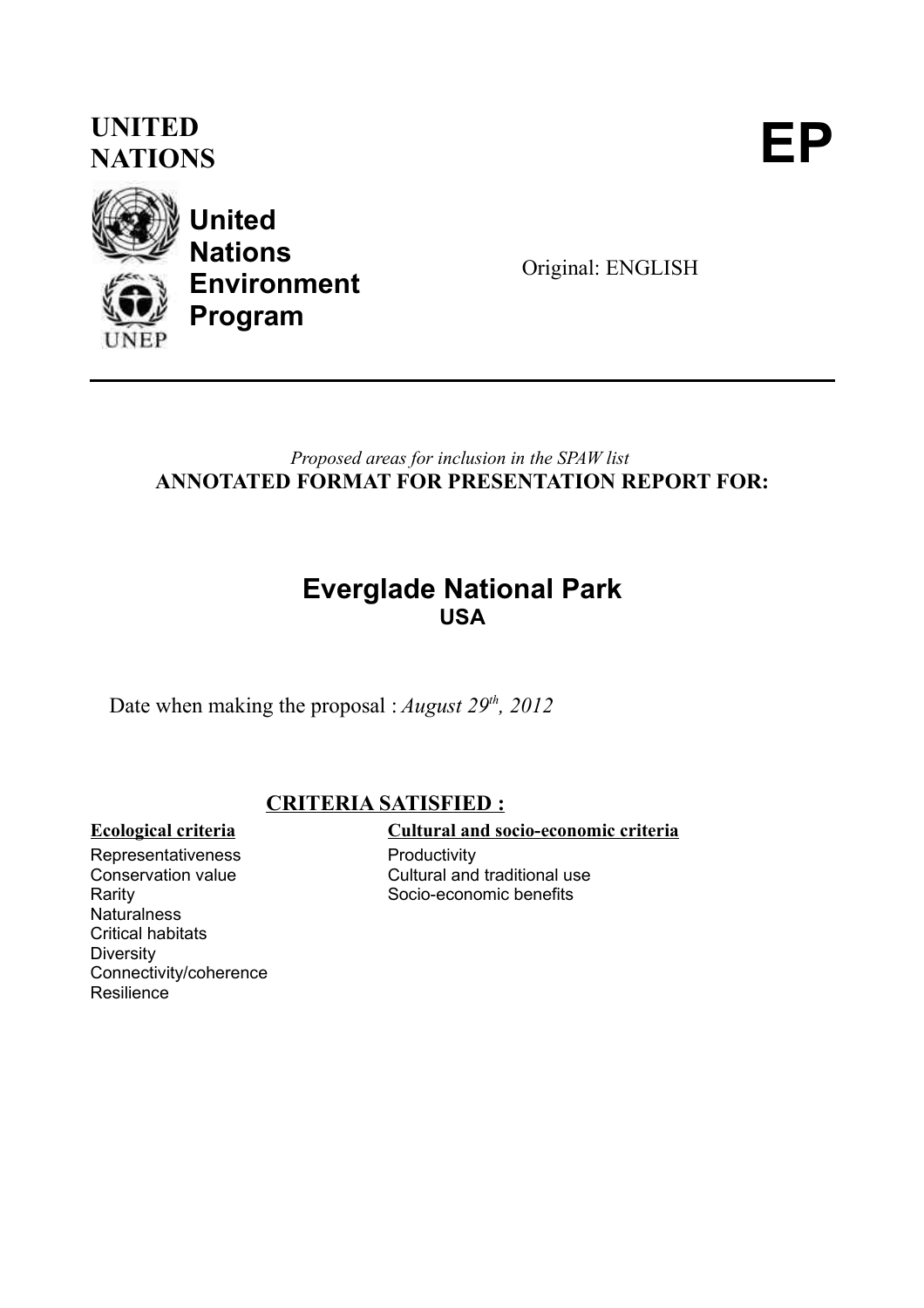### **Area name: Everglade National Park**

#### **Country: USA**

#### **Contacts**

|                    | Last name: MORRISON<br>First name: Steve                        |
|--------------------|-----------------------------------------------------------------|
|                    |                                                                 |
| <b>Focal Point</b> | Position: National Ocean Service, International Programs Office |
|                    | Email: steve.morrison@noaa.gov                                  |
|                    | Phone: (301)713-3078-221                                        |
|                    |                                                                 |

**Manager** Last name: WOLFE First name: Bret Position: Marine Coordinator National Wildlife Refuge System Email: Bret\_Wolfe@fws.gov Phone: 703-358-2158

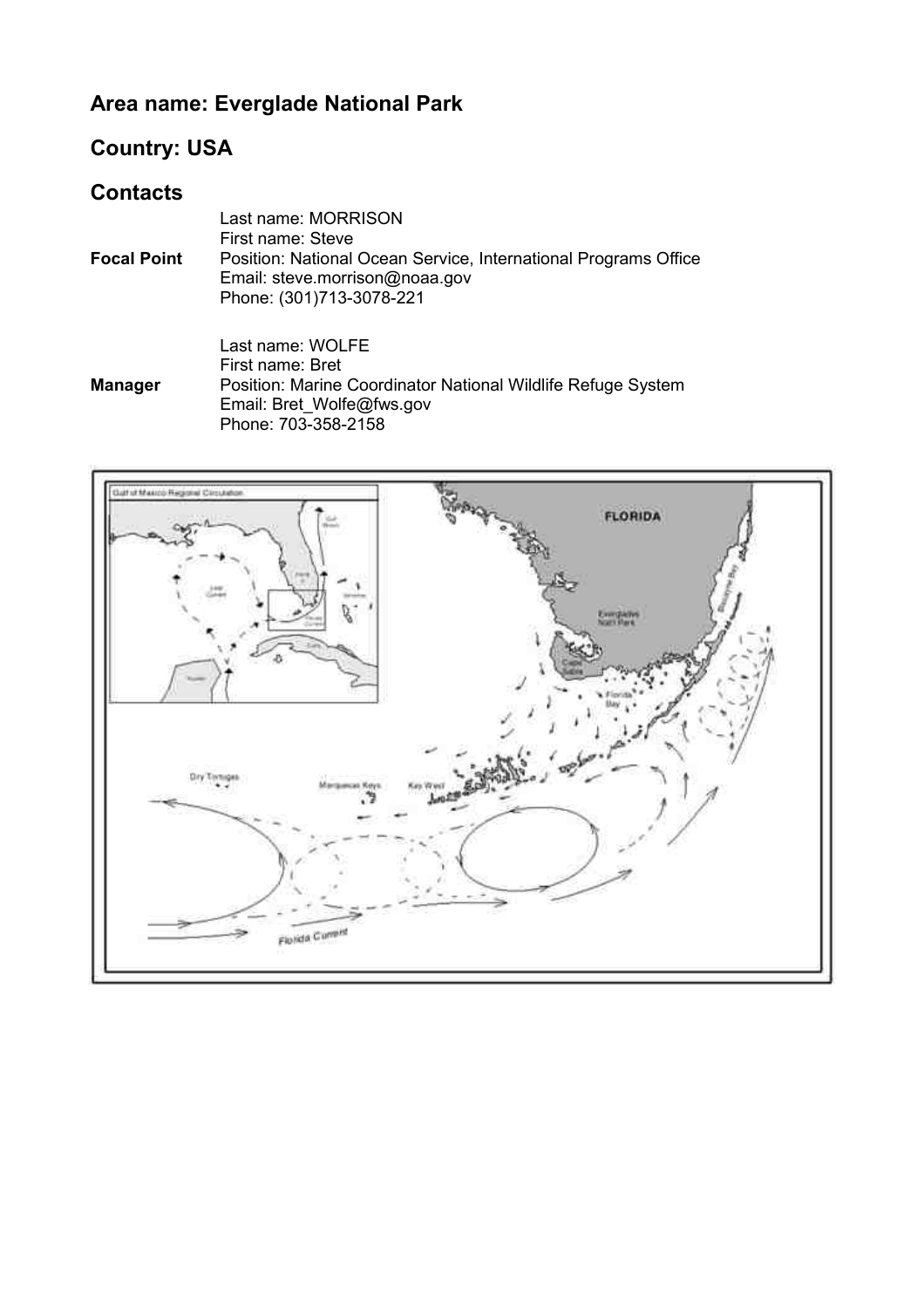## **SUMMARY**

Chapter 1 - IDENTIFICATION Chapter 2 - EXECUTIVE SUMMARY Chapter 3 - SITE DESCRIPTION Chapter 4 - ECOLOGICAL CRITERIA Chapter 5 - CULTURAL AND SOCIO-ECONOMIC CRITERIA Chapter 6 - MANAGEMENT Chapter 7 - MONITORING AND EVALUATION Chapter 8 - STAKEHOLDERS Chapter 9 - IMPLEMENTATION MECHANISM Chapter 10 - OTHER RELEVANT INFORMATION

## **ANNEXED DOCUMENTS**

EVERGLADES All Categories Certified Species List Everglades list of indicators EVERGLADES FIKeys Current EVERGLADES NP Ecosystem Metrics Map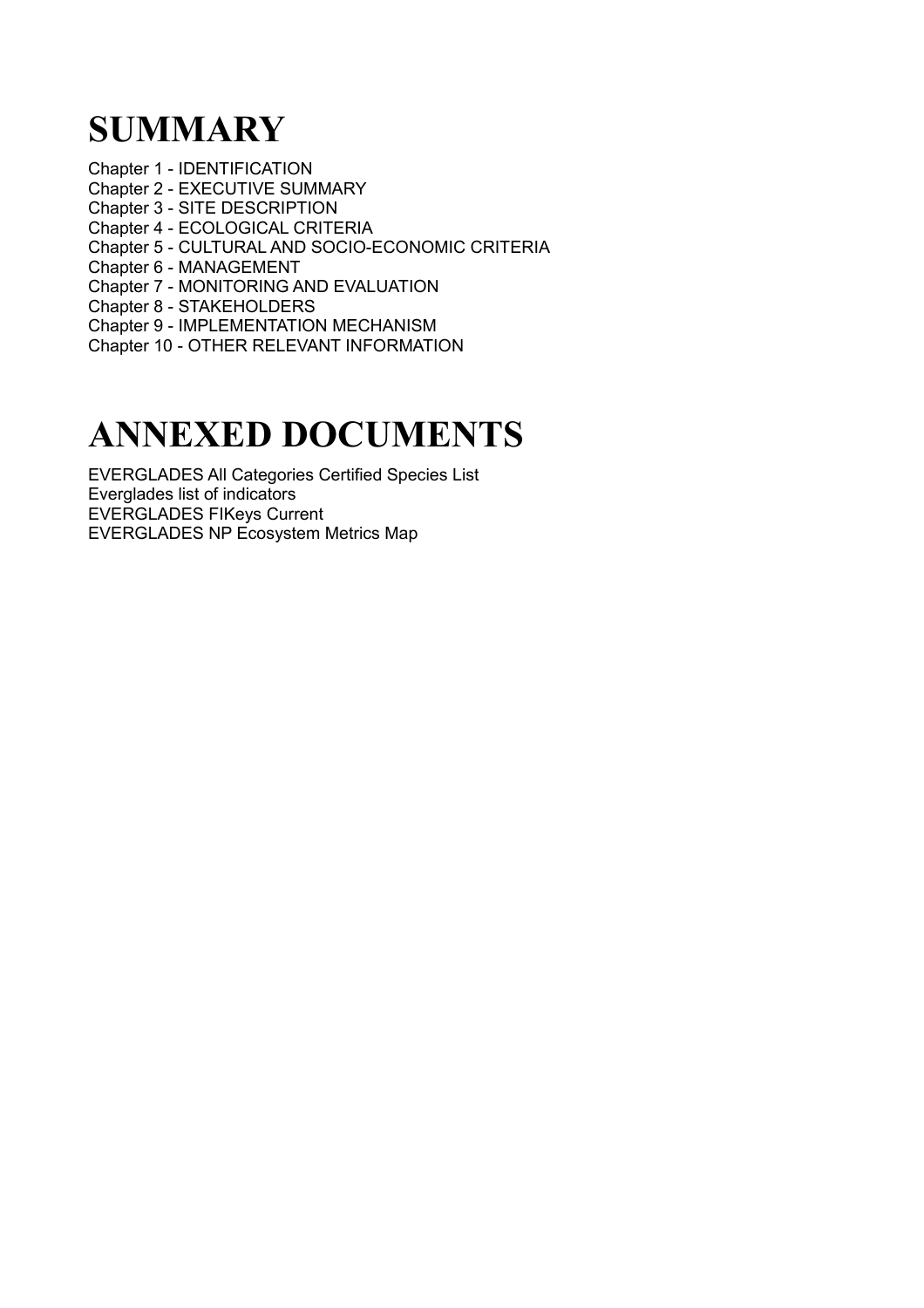# **Chapter 1. IDENTIFICATION**

### **a - Country:**

USA

### **b - Name of the area:**

Everglade National Park

### **c - Administrative region:**

Southeast Region of the U.S. National Park Service

### **d - Date of establishment:**

12/6/47

### **e - If different, date of legal declaration:**

not specified

### **f - Geographic location**

*Longitude X:* -80.90332 *Latitude Y:* 25.289405

## **g - Size:**

6110 sq. km

### **h - Contacts**

*Contact adress*: Office of the Superintendent, Everglades National Park, 40001 State Road 9336, Homestead, Florida 33034-6733 USA *Website*: www.nps.gov/ever *Email address*: Bret\_Wolfe@fws.gov

### **i - Marine ecoregion**

70. Floridian

### **Comment, optional**

none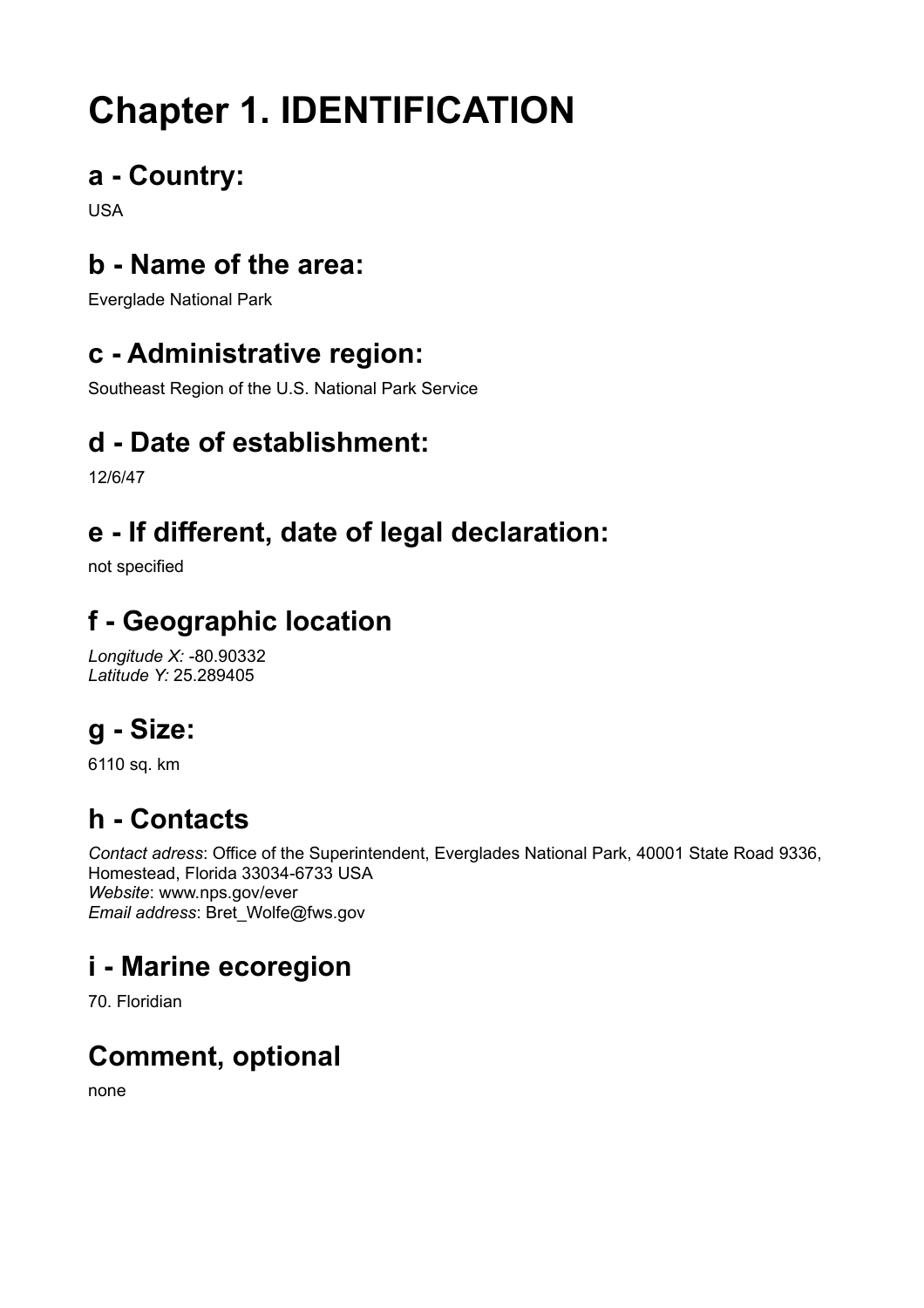## **Chapter 2. EXECUTIVE SUMMARY**

#### **Present briefly the proposed area and its principal characteristics, and specify the objectives that motivated its creation :**

not specified

#### **Explain why the proposed area should be proposed for inclusion in the SPAW list**

Everglades National Park is one of the world's unique ecosystems. The park is located at the interface between temperate and tropical America; between land and sea; between fresh, brackish, and marine waters; between terrestrially influenced shallow embayments and deeper coastal waters of the Gulf of Mexico; and between the urban sprawl and development of greater Broward, Collier, and Miami-Dade counties (2011 population of  $\sim$  4.1 million) and quiet wilderness. Everglades National Park protects the southern 20 percent of the original Florida Everglades. In the United States, it is the largest subtropical wilderness, the largest wilderness of any kind east of the Mississippi River, and is visited on average by one million people each year. It is the thirdlargest national park in the lower 48 states after Death Valley and Yellowstone.

Although most U.S. national parks preserve unique geographic features, Everglades National Park was the first created to protect a fragile ecosystem. The Everglades are a network of wetlands and forests fed by a river flowing 0.25 miles (0.40 km) per day out of Lake Okeechobee, southwest into Florida Bay. From the Bay the water moves through the island passes into the Florida Keys National Marine Sanctuary (designated a SPAW in 2010). The park is the most significant breeding ground for tropical wading birds in North America, contains the largest mangrove ecosystem in the western hemisphere, is home to 36 threatened or protected species including the Florida panther (*Puma concolor coryi* or *Puma concolor couguar*, current taxonomic status unresolved), the American crocodile (*Crocodylus acutus*), and the West Indian manatee (*Trichechus manatus*), and supports 350 species of birds, 300 species of fresh and saltwater fish, 40 species of mammals, and 50 species of reptiles. The majority of South Florida's fresh water, which is stored in the Biscayne Aquifer, is recharged in the park.

#### **According to you, to which Criteria it conforms (Guidelines and Criteria B Paragraph 2)**

Representativeness Conservation value Rarity **Naturalness** Critical habitats **Diversity** Connectivity/coherence Resilience

#### **Cultural and socio-economic criteria**

**Productivity** Cultural and traditional use Socio-economic benefits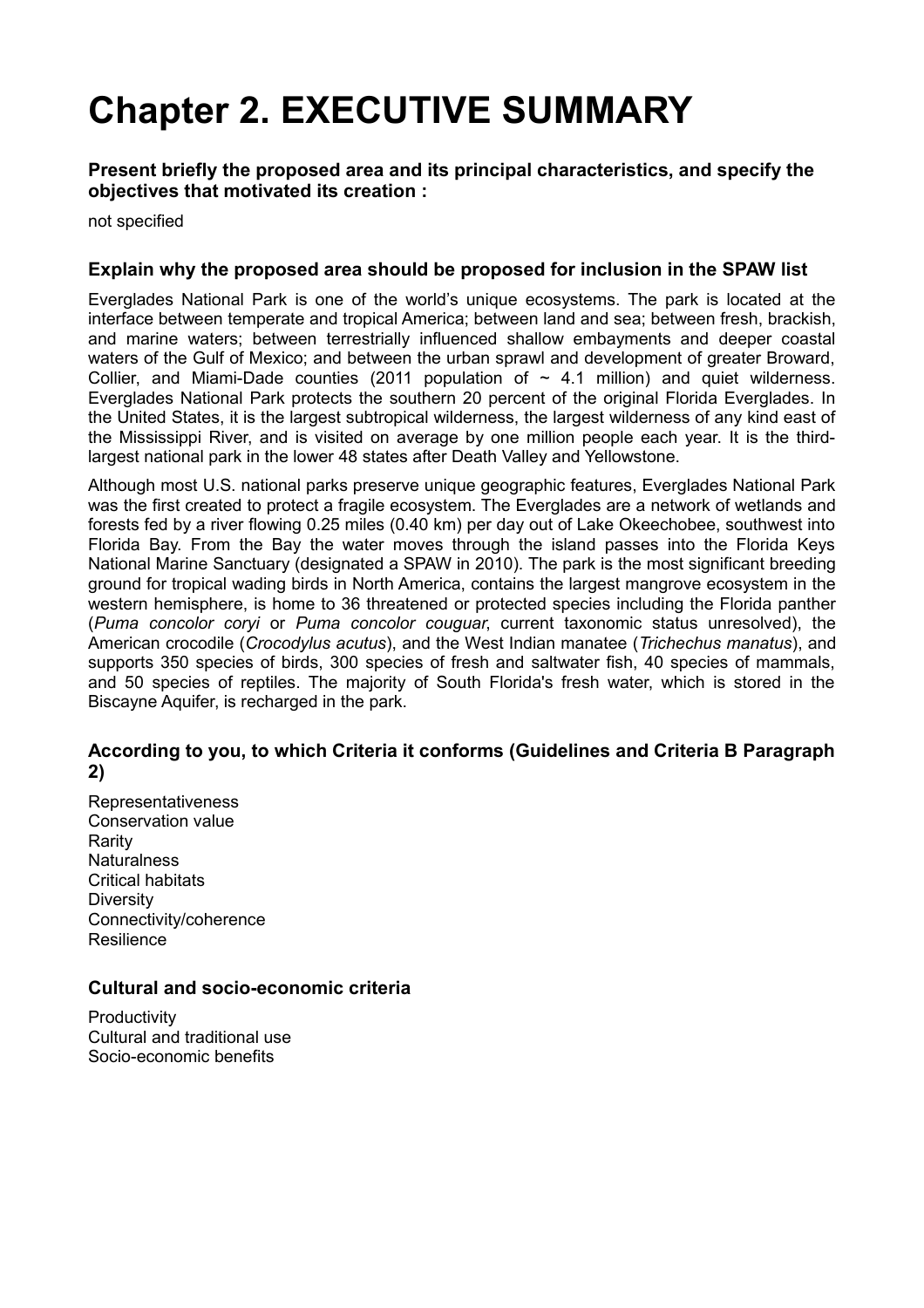## **Chapter 3. SITE DESCRIPTION**

### **a - General features of the site**

#### **Terrestrial surface under sovereignty, excluding wetlands:**

3824 *sq. km*

#### **Wetland surface:**

341 *ha*

#### **Marine surface:**

2416 *sq. km*

### **b - Physical features**

#### **Brief description of the main physical characteristics in the area:**

Everglades National Park is part of a large, interconnected freshwater system called the Kissimmee-Lake Okeechobee-Everglades Watershed. This watershed covers almost 11,000 square miles in south-central Florida. Hydrology in the watershed is dominated by a dry season from December to May and a wet season from June to November when 75% of the annual precipitation falls. Rain falls across roughly 22,400 km2 in central and south Florida, which is nearly flat (there is about an inch per mile elevation change from Lake Okeechobee to Florida Bay). Historically, the Everglades system was fed by sheet flow from lakes and wetlands in the northern reaches of the watershed during seasonal rainy periods.

This surface flow moved slowly south into the extensive wetlands that define the Everglades, through the "river of grass," and on to Florida Bay or the Ten Thousand Islands. This flow was as much as 50 miles wide and ranged from 6 inches to 3 feet in depth, moving about 100 feet per day (33m) from May to October. During the wet season, the landscape was nearly covered with water. Much of the water flows through the unique ridge-and-slough habitat of south Florida. This landscape is characterized by elongated ridges and troughs of limestone and peat. Average water depth is about 1 foot (0.3m) but can be as deep as 3 feet (1m) during the rainy season. In other areas, wet season flows inundate marl prairie habitat and encroach upon pinelands, hardwood hammocks, and other tree islands. As winter approaches, water slows and then ceases form the annual dry season.

Although most habitats dry completely during winter, the ridge-and slough landscape usually retains some of its water, sometimes in shallow pools and sometimes as deep pools, both of which provide valuable aquatic habitat into which many animals retreat until the next rainy season. The watershed has been highly engineered and managed for agriculture, flood control, and supplying water for a growing population. The region is now characterized by large urban centers and highly productive agricultural areas, which have been made possible by the dramatic alterations of the natural hydrology. Beginning in the 1880s, development was assisted by the large-scale drainage of wetlands, construction of channels to carry water to the population centers of the east, and flood control structures.

These efforts would eventually create an extensive system of levees, canals, and water control structures. Direct effects on the park's hydrology include disruption or elimination of overland sheet flows, changes in the location and timing of flows, and permanent flooding in some areas and permanent drainage of others. Portions of the park now flood more deeply during the rainy season and are drier during the winter. Indirect effects include land subsidence, abnormal fire patterns, and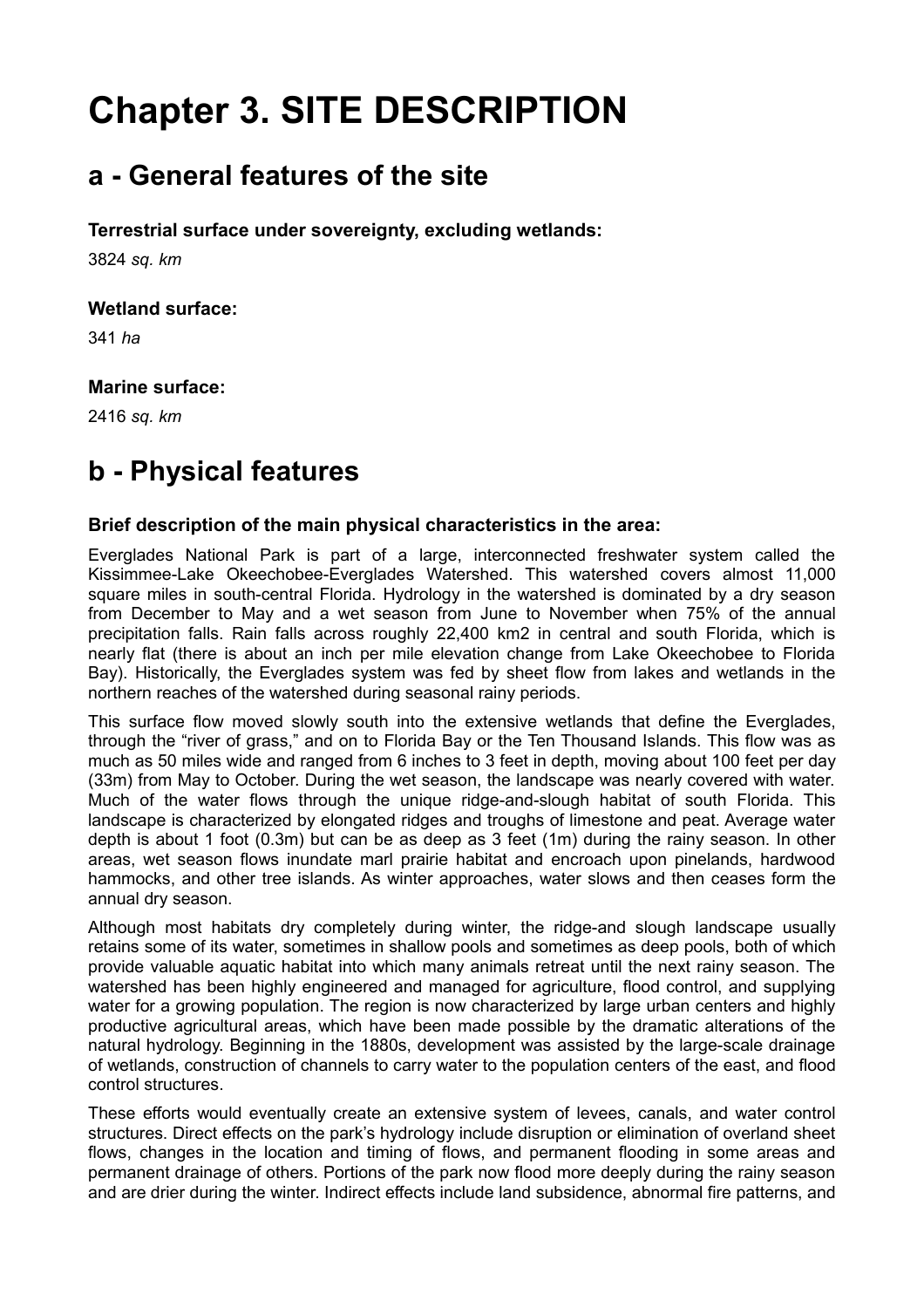widespread changes in vegetative and animal communities. Canals can also serve as habitats and movement corridors for invasive exotic plants such as hydrilla (*Hydrilla verticillata*) and water hyacinth (*Eichhornia crassipes*) and animals like cyclids (*Cichlidae*) and sailfin catfish (*Pterygoplichthys multiradiatus*) that impact Everglades' ecosystems.

### **c - Biological features**

#### **Habitats**

**Brief description of dominant and particular habitats (marine and terrestrial)\*: List here the habitats and ecosystems that are representative and/or of importance for the WCR (i.e. mangroves, coral reefs, etc):** 

Florida Bay in Everglades National Park has been identified as a habitat area of particular Concern (HAPC). Mangrove-covered islands and submerged aquatic vegetation in the bay provide important habitat for many of the fisheries, such as pink shrimp, red drum, and spiny lobster. Essential fish habitat in Everglades National Park is composed of estuarine waters and substrates (mud, sand, shell, rock, and associated biological communities) and includes submerged vegetation (seagrasses and algae), marshes and mangroves, and oyster shell reefs or banks.

Some of the dominant and "essential" marine habitats in the park include:

- submerged aquatic vegetation (seagrasses)
- intertidal vegetation (marshes and mangrove)
- benthic algae
- coral reefs
- sand/shell bottoms
- soft bottoms
- pelagic communities, oyster reefs, and shell banks
- hard bottoms

These habitats provide forage, nursing, and spawning areas for species such as shrimp, snappers, spiny lobster (*Panularis argus*), reef fish, and mackerels.

*Seagrass* meadows provide substrates and environmental conditions that are essential to the feeding, spawning, and growth of several managed species. Juvenile and adult invertebrates and fishes, as well as their food sources, use seagrass beds extensively. *Mangroves and marshes* provide essential habitat for many managed species, serving as nursery grounds for larvae, juveniles, and adults. Mangrove habitats (particularly riverine, overwash, and fringe forests) provide shelter for larvae, juvenile, and adult fish and invertebrates.

In addition, mangroves and marshes provide dissolved and particulate organic detritus to estuarine food webs. Because of this dual role as habitat and as food resource, mangroves are important exporters of material to coastal systems. Mangroves also export materials to terrestrial systems by providing shelter, foraging grounds, and nursery/rookery areas for terrestrial organisms. The root system binds sediments, thereby contributing to sedimentation and sediment stabilization. *Corals and coral reefs* support a wide array of corals, finfish, invertebrates, plants, and microorganisms. *Hard bottoms and hard banks* often have high species diversity but may lack reefbuilding (hermatypic) corals, the supporting coralline structure, or some of the associated biota. Hard bottoms are usually of low relief and on the continental shelf; many are associated with relic reefs, where the coral veneer is supported by dead corals. In deeper waters, large, elongated mounds (called deep-water banks) that are hundreds of yards in length often support a rich fauna compared with with adjacent advanced areas. *Benthic algae* occur in both estuarine and marine environments and are used as habitat by managed species, such as the queen conch and early stages of the spiny lobster. Threatened sea turtles use some benthic algae species as food. Invertebrate species, including mollusks and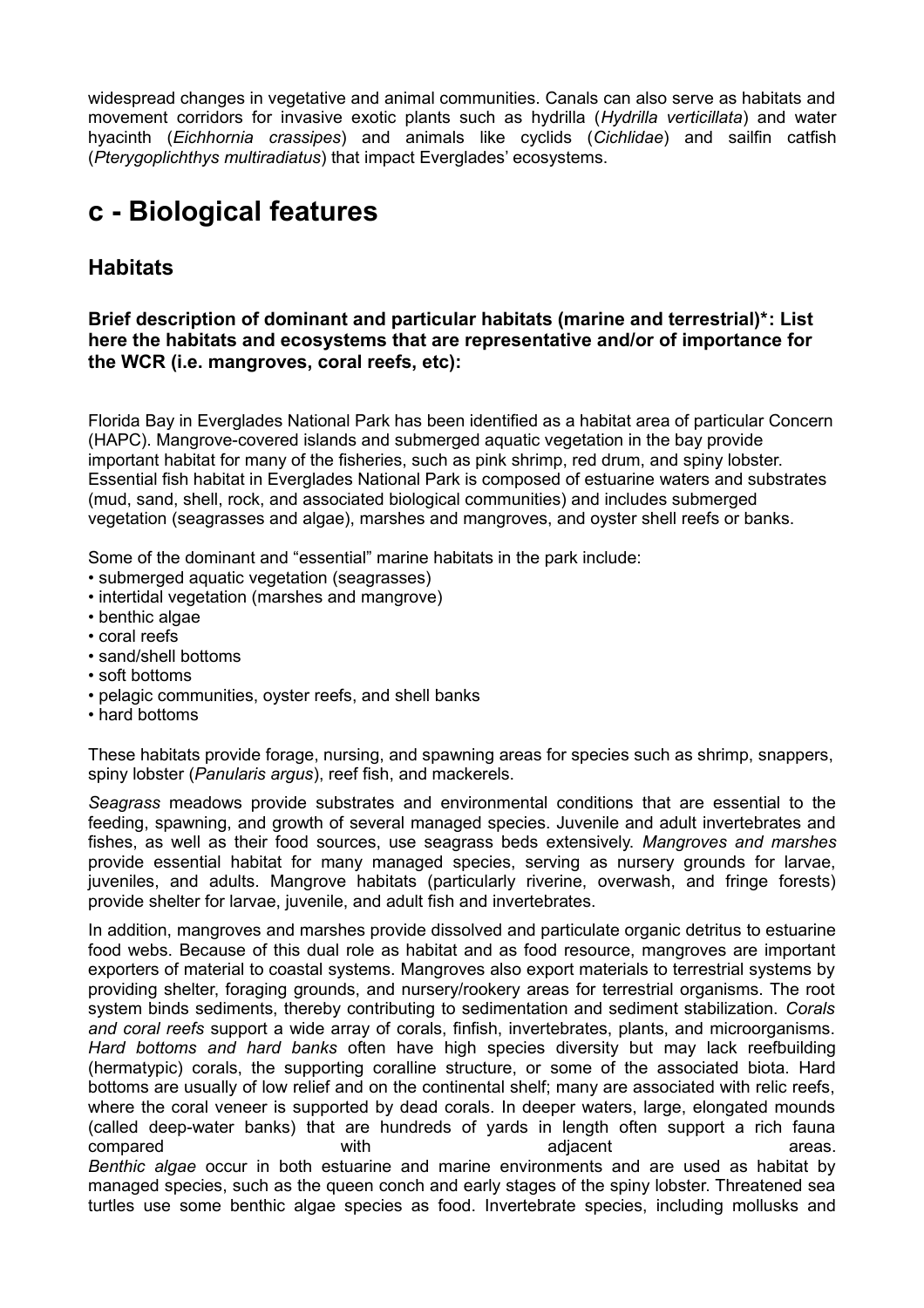crustaceans, inhabit this area and are eaten by various fishes. *Sandshell and soft bottom habitats* are common throughout Florida and the Caribbean. These habitats are characterized as being extremely dynamic. However, buffering by reefs and seagrasses allows some salt-tolerant plants to colonize the beach periphery. Birds, sea turtles, crabs, clams, worms, and urchins use the intertidal areas. The sand/mud subsystem includes all non-live bottom habitats or those with a low percent of cover (less than 10%). Sandy and mud bottom habitats are widely distributed and are found in coastal and shelf areas. These areas include inshore, sandy areas separating living reefs from turtle grass beds and shorelines, rocky bottoms near rocky shorelines, and mud substrates along mangrove shorelines. Sand/shell habitat is used for foraging by many fishes, such as mojarras, and as substrate for solitary corals. The *pelagic* subsystem includes the habitat of pelagic fishes. Pelagic habitat is associated with open waters beyond the direct influence of coastal systems.

In general, primary productivity in this zone is low and patchily distributed, being higher in nearshore areas as opposed to offshore areas. The pelagic system is inhabited by the eggs and larval stages of many reef fishes, highly migratory fishes, and invertebrates, some of which, like the spiny lobster, are commercially important. *Oyster and shell* essential fish habitat is defined as the natural structures found between (intertidal) and beneath (subtidal) tide lines. These structures are composed of oyster shell, live oysters, and other organisms that are discrete. Oysters have often been described as the "keystone" species in an estuary, and they provide substantial surface area as habitat. Oyster communities are critical to a healthy ecosystem, because oyster reefs remove, via filter feeding, large amounts of particulate material from the water column and release large quantities of inorganic and organic nutrients. The oyster reef as a structure provides food and protection and contributes to critical fisheries habitat. Whereas essential fish habitat must be described and identified for each species and life, habitat areas of particular concern are identified on the basis of the condition of the habitat.

| Marine /                                                                                                     | Size (estimate) |                 |                                                                                                                                                                                                                                                                                                                                                                                                                                                                                                                                                                                                                                                                                                                                                                                                                                                                                                                                                                                                                                      |  |
|--------------------------------------------------------------------------------------------------------------|-----------------|-----------------|--------------------------------------------------------------------------------------------------------------------------------------------------------------------------------------------------------------------------------------------------------------------------------------------------------------------------------------------------------------------------------------------------------------------------------------------------------------------------------------------------------------------------------------------------------------------------------------------------------------------------------------------------------------------------------------------------------------------------------------------------------------------------------------------------------------------------------------------------------------------------------------------------------------------------------------------------------------------------------------------------------------------------------------|--|
| coastal<br>ecosystem<br>categories<br><b>Detail for</b><br>each habitat /<br>ecosystem<br>the area<br>covers | unit            | Area<br>covered | Description and comments                                                                                                                                                                                                                                                                                                                                                                                                                                                                                                                                                                                                                                                                                                                                                                                                                                                                                                                                                                                                             |  |
| <b>Mangroves</b>                                                                                             |                 |                 |                                                                                                                                                                                                                                                                                                                                                                                                                                                                                                                                                                                                                                                                                                                                                                                                                                                                                                                                                                                                                                      |  |
| Mangroves                                                                                                    | ha              | 92600           | The Gulf of Mexico Fisheries Management Council identified six<br>areas in Everglades National Park - Florida Bay; Lake<br>Ingraham; Whitewater Bay; Cape Sable to Lostman's River;<br>Lostman's River to Mormon Key; and Mormon Key, up to and<br>beyond the park boundary, to Caxambas Pass - that contain<br>essential fish habitat dominated by mangrove islands and<br>mangrove forests that include marsh areas and areas of<br>submerged aquatic vegetation (seagrass). The complex of six<br>areas is referred to as the Florida Bay and Ten Thousand Islands<br>area. Mangroves in these areas cover approximately 926 km2,<br>and marsh areas cover about 664 km2. Cape Sable contains<br>about 66% of the tidal marsh and greater than 60% of the<br>mangroves in these areas. Submerged vegetation in the area<br>totals nearly 661 km2, mostly within Florida Bay. The<br>approximate sizes and percentages of each habitat type can be<br>found in the attached map of Everglades' ecosystems included as<br>an Annex. |  |
| Terrestrial                                                                                                  |                 | Size (estimate) |                                                                                                                                                                                                                                                                                                                                                                                                                                                                                                                                                                                                                                                                                                                                                                                                                                                                                                                                                                                                                                      |  |

#### **Detail for each habitat/ecosystem the area it covers:**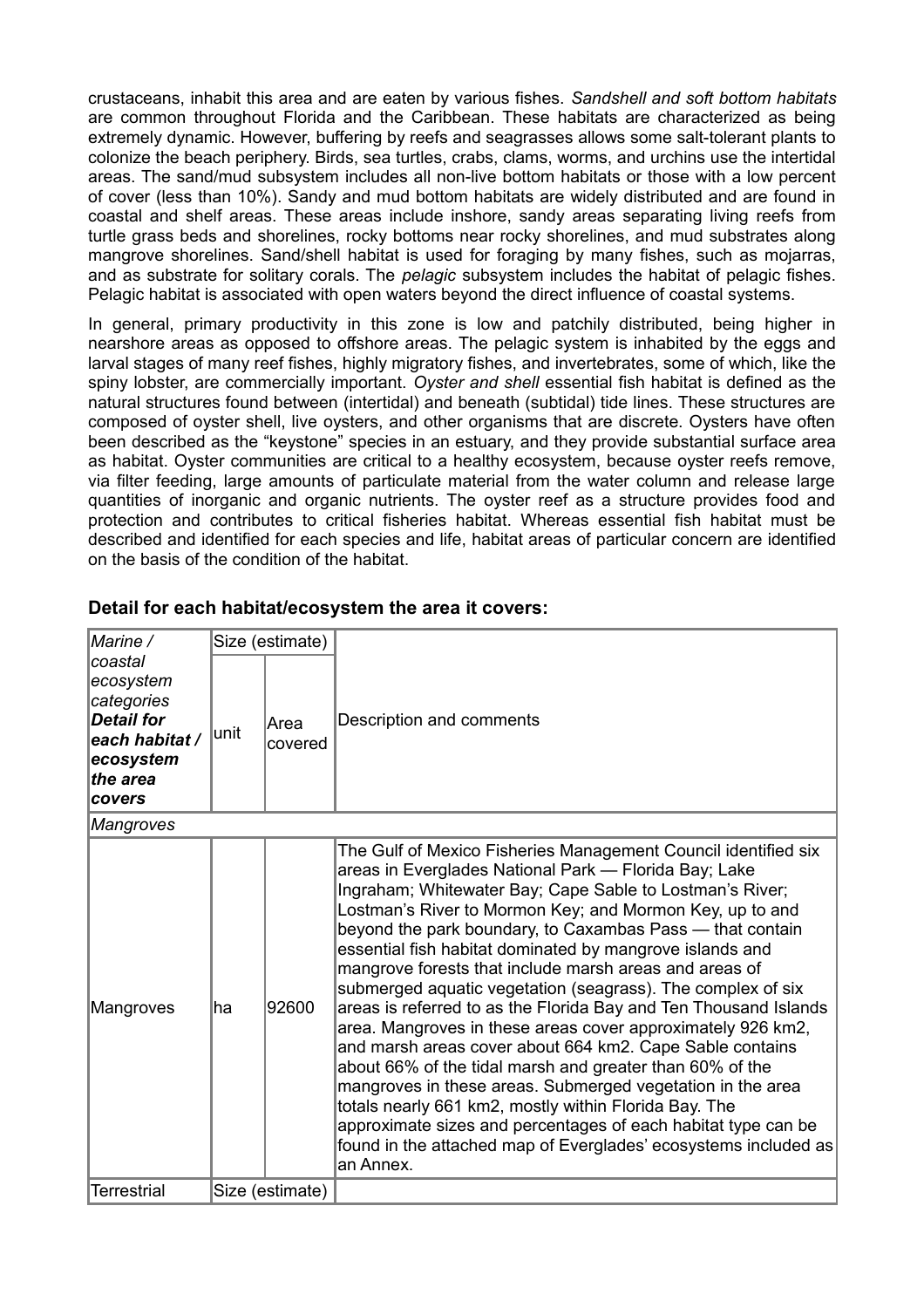| ecosystems              | unit      | lArea<br>covered |  |
|-------------------------|-----------|------------------|--|
| Wetlands                |           |                  |  |
| Marsh                   | sq.km 664 |                  |  |
| Submerged<br>vegetation | sq.km 661 |                  |  |

#### **Flora**

#### **Brief description of the main plant assemblages significant or particular in the area:**

Sawrass and broad-leafed marsh plants dominate the freshwater sloughs; benthic algae and other microscopic organisms that form periphyton dominate the freshwater marl prairies as does other grasses, such as muhly grass (*Muhlenbergia filipes*) and broadleafed water plants; Large southern live oaks (*Quercus virginiana*) dominate the tropical hammocks with other trees such wild tamarind (*Lysiloma latisiliquum*) and gumbo-limbo (*Bursera simaruba*) also being present in abundance. Trees often form canopies under which animals thrive amongst scrub bushes of wild coffee (*Psychotri*a), white indigoberry (*Randia aculeata*), poisonwood (*Metopium toxiferum*) and saw palmetto (*Serenoa repens*) in this area.

The shallow, dry sandy loam over a limestone substrate is covered almost exclusively by slash pines (*Pinus elliottii var. densa*) in the pineland area. Cypress trees and three species of mangrove trees—red (*Rhizophora mangle*), black (*Avicennia germinans*), and white (*Laguncularia racemosa*) —can be found in the Everglades. These trees are ecologically important, providing protective habitat for a variety of species of birds and fish (within their prop roots). Few trees can survive in the conditions of the coastal lowlands, but plants—succulents like saltwort and glasswort— tolerate salt, brackish water, and desert conditions of this area. Submerged aquatic vegetation (seagrasses) such as turtle grass (*Thalassia testudinu*m), manatee grass (*syrigodium filiforme*), shoal grass (*Halodule wrightii*), and wigeongrass (*Ruppia maritima*) thrive in the shallow waters of Florida Bay and are ecologically important as nursery areas for a variety of fish and invertebrates.

#### **List of plant species within the site that are in SPAW Annex I**

List of species in SPAW annex I Estimate of population size Comments if any

#### **List of plant species within the site that are in SPAW Annex III**

| List of species in SPAW annex<br>Ш         | Estimate of<br>population size | Comments if any                                                   |
|--------------------------------------------|--------------------------------|-------------------------------------------------------------------|
| Compositae : Laguncularia<br>racemosa      | not given                      | Cypress trees and three species of<br>mangrove trees-white        |
| Cymodoceaceae: Halodule<br>wrightii        | not given                      | Submerged aquatic vegetation (seagrasses)<br>such as shoal grass  |
| Hydrocharitaceae: Thalassia<br>ltestudinum | not given                      | Submerged aquatic vegetation (seagrasses)<br>such as turtle grass |
| Rhizophoraceae: Rhizophora<br>mangle       | not given                      | Cypress trees and three species of<br>mangrove trees-red          |
| Ruppiaceae: Ruppia maritima                | not given                      | Submerged aquatic vegetation (seagrasses)<br>such as wigeongrass  |
| Verbenaceae: Avicennia<br>germinans        | not given                      | Cypress trees and three species of<br>mangrove trees-black        |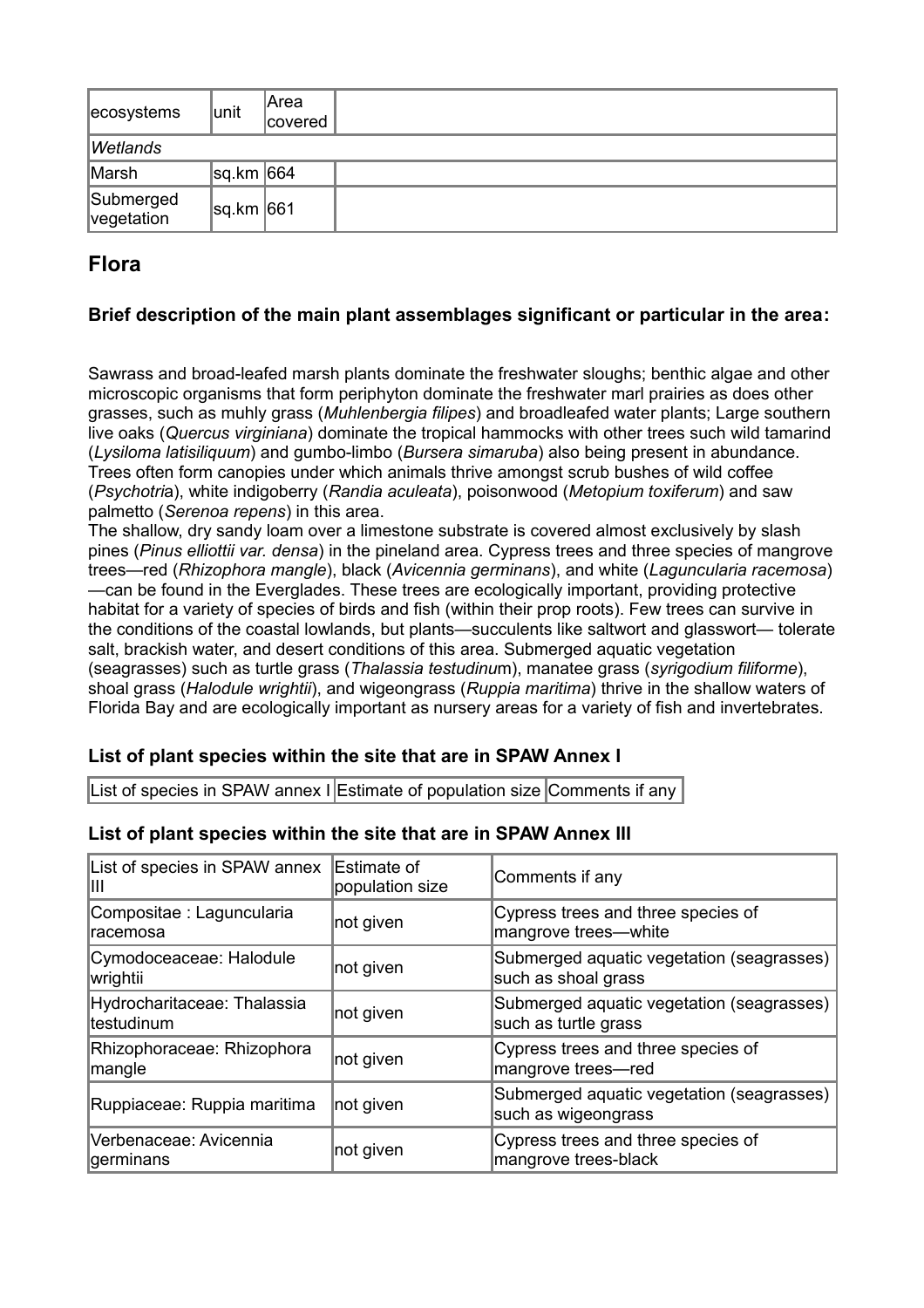**List of plant species within the site that are in the IUCN Red List. UICN red list : <http://www.iucnredlist.org/apps/redlist/search>You will specify the IUCN Status (CR:critically endangered; EN:endangered; VU:vulnerable).**

| List of species in IUCN red list that<br>are present in your site | <b>IUCN Status</b>        | Estimate of<br>population size | Comments if any                            |
|-------------------------------------------------------------------|---------------------------|--------------------------------|--------------------------------------------|
| Muhlenbergia: filipes                                             | EN -<br>Endangered        | not given                      | Muhly grass                                |
| Psychotria: nervosa                                               | $EN -$<br>Endangered      | not given                      | Wild coffe                                 |
| Pinus: elliottii                                                  | VU - Vulnerable not given |                                | Slash Pine (Pinus elliottii<br>var. densa) |
| Rhizophora: mangle                                                | Unknown                   | not given                      | Mangrove tree red                          |
| Avicennia: germinans                                              | Unknown                   | not given                      | <b>Black mangrove</b>                      |
| Laguncularia: racemosa                                            | Unknown                   | not given                      | Mangrove tree white                        |
| Thalassia: testudinum                                             | Unknown                   | not given                      | Turtle grass                               |
| Halodule: wrightii                                                | Unknown                   | not given                      | Shoal grass                                |
| Ruppia: maritima                                                  | Unknown                   | not given                      | Wigeongrass - Beaked<br><b>Tasselweed</b>  |

#### **List of plant species within the site that are in the national list of protected species**

| List of species in the national list of protected species that Estimate of |                 | Comments if |
|----------------------------------------------------------------------------|-----------------|-------------|
| are present in your site                                                   | population size | anv         |

#### **Fauna**

#### **Brief descript° of the main fauna populations and/or those of particular importance present (resident or migratory) in the area:**

Everglades National Park contains a rich biodiversity and is home to

\*(a) 36 threatened or protected species including the iconic Florida panther, American crocodile (*Crocodylus acutus*), and West Indian manatee (*Trichechus manatus*);

\*(b) 350 species of birds including a variety of colorful waders such as herons, egrets, roseate spoonbills (*Platalea ajaja*), ibises and brown pelicans (*Pelecanus occidentalis*);

\*(c) 300 species of ecologically, recreationally, and/or commercially important fresh and saltwater fish such as the yellowtail snapper (*Ocyurus chrysurus*), black grouper (*Mycteroperca bonaci*), and king mackerel (*Scomberomorus caualla*);

\*(d) 40 species of mammals including the bottlenose dolphin (*Tursiops truncatus*);

\*(e) and 50 species of reptiles including 4 species of sea turtles. A Certified Species List for All Taxonomic Categories in Everglades National Park (Aug. 8, 2012) is attached as an annex for review.

#### **List of animal species within the site that are in SPAW Annex II**

| List of species in SPAW annex II                | Estimate of population size Comments if any |                     |
|-------------------------------------------------|---------------------------------------------|---------------------|
| Reptiles: Crocodylus acutus                     | not given                                   | American crocodile  |
| Birds: Ammodramus maritimus mirabilis not given |                                             |                     |
| Mammals: Tursiops truncatus                     | not given                                   | Bottlenose dolphin  |
| Mammals: Trichechus manatus                     | not given                                   | West Indian manatee |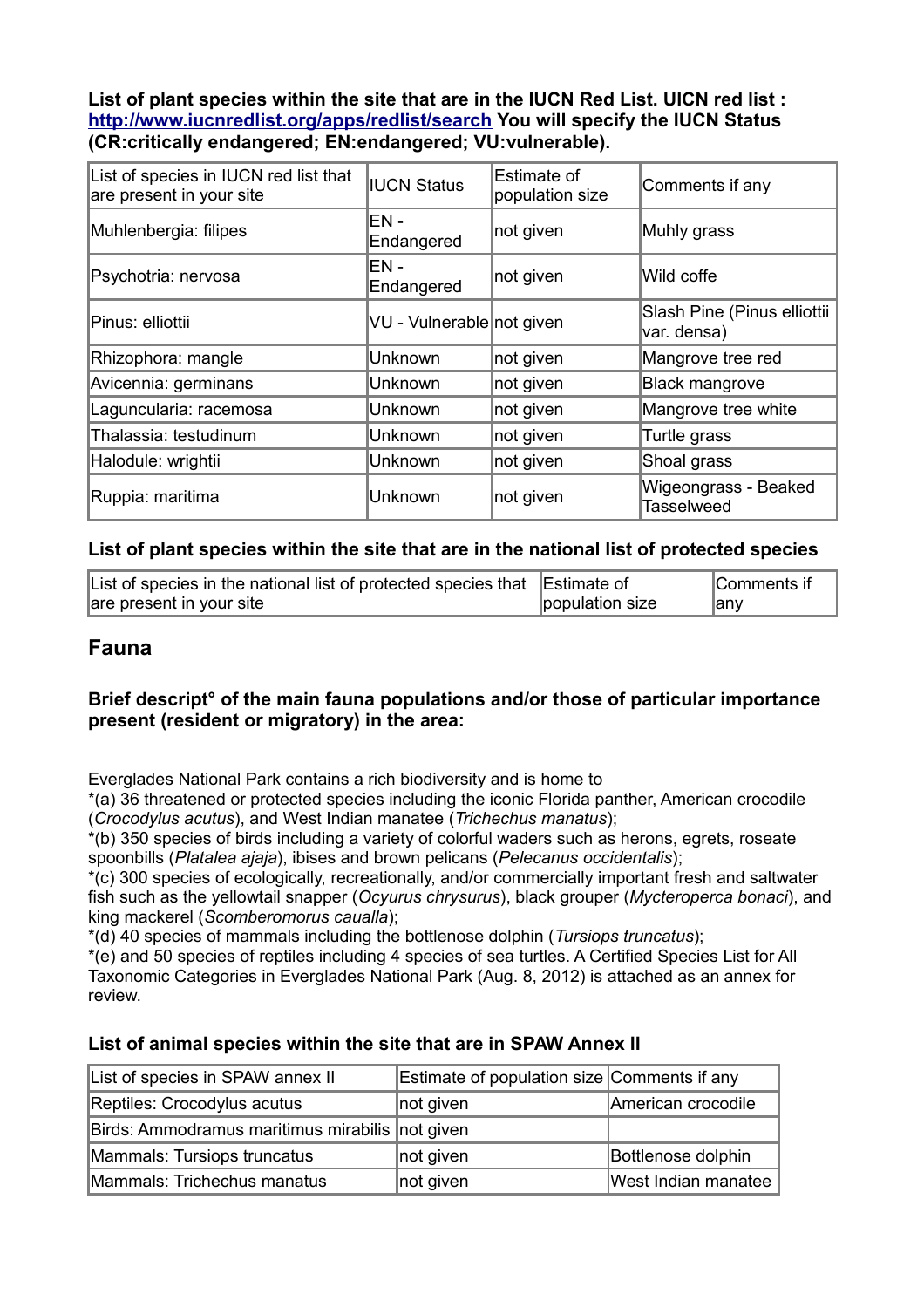#### **List of animal species within the site that are in SPAW Annex III**

List of species in SPAW annex III Estimate of population size Comments if any

#### **List of animal species within the site that are in the IUCN Red List. IUCN Red List : <http://www.iucnredlist.org/apps/redlist/search>You will specify the IUCN Status (CR:critically endangered; EN:endangered; VU:vulnerable).**

| List of species in IUCN red list that are<br>present in your site | <b>IUCN Status</b> | Estimate of<br>population size | Comments if any              |
|-------------------------------------------------------------------|--------------------|--------------------------------|------------------------------|
| Crocodylus: acutus                                                | VU-<br>Vulnerable  | not given                      | American<br>crocodile        |
| Trichechus: manatus                                               | VU -<br>Vulnerable | not given                      | West Indian<br>lmanatee      |
| Platalea: ajaja                                                   | <b>Unknown</b>     | not given                      | Roseate<br>spoonbills        |
| Pelecanus: occidentalis                                           | Unknown            | not given                      | Braun pelican                |
| Mycteroperca: bonaci                                              | Unknown            | not given                      | <b>Black grouper</b>         |
| Tursiops: truncatus                                               | <b>Unknown</b>     | not given                      | <b>Bottlenose</b><br>dolphin |

#### **List of animal species within the site that are in the national list of protected species**

| List of species in the national list of protected species that Estimate of |                 | Comments if |
|----------------------------------------------------------------------------|-----------------|-------------|
| are present in your site                                                   | population size | ∣any        |

### **d - Human population and current activities**

**Inhabitants inside the area or in the zone of potential direct impact on the protected area:** 

| Inside the area                         |  | In the zone of potential direct impact |           |  |
|-----------------------------------------|--|----------------------------------------|-----------|--|
| Permanent Seasonal Permanent            |  | Seasonal                               |           |  |
| Inhabitants not given not given 4500000 |  |                                        | not given |  |

#### **Comments about the previous table:**

Everglades National Park is surrounded by Miami-Dade (~ 2.50 million residents), Broward (~ 1.75 million residents), and Collier (~ 0.32 million residents) Counties. The demands of these 4.5 million residents exert a significant impact on the resources of Everglades National Park, presumably mostly on air quality and water quantity and quality.

#### **Description of population, current human uses and development:**

The park contains numerous Visitors Centers located at the Main Entrance, Royal Palm, Gulf Coast, Ernest Coe, Flamingo, and Shark Valley that thrive on disseminating information to the visitor (http://www.everglades.national-park.com/visit.htm#vc). The South Florida Natural Resources Center (Homestead) and Florida Bay Interagency Science Center (Key Largo) undertake the scientific research and monitoring of the park and assist natural resource managers in making sound decisions based on the best available scientific information.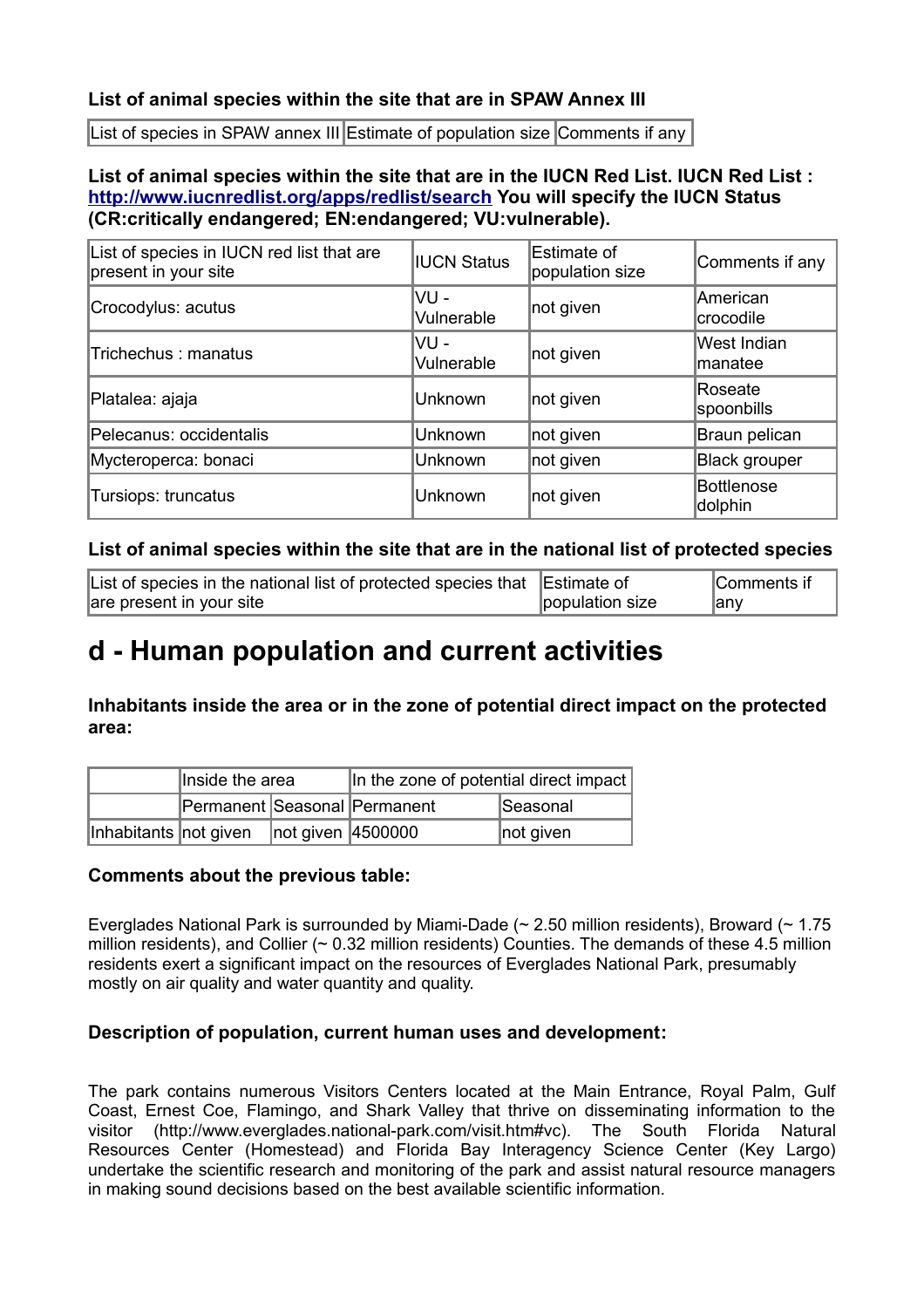| <b>Activities</b>    |         |         | Current human uses Possible development Description / comments, if any |
|----------------------|---------|---------|------------------------------------------------------------------------|
| Tourism              | unknown | unknown |                                                                        |
| Fishing              | unknown | unknown |                                                                        |
| Agriculture  unknown |         | unknown |                                                                        |
| Industry             | unknown | unknown |                                                                        |
| Forestry             | unknown | unknown |                                                                        |
| <b>Others</b>        | unknown | unknown |                                                                        |

### **e - Other relevant features**

### **f - Impacts and threats affecting the area**

### **Impacts and threats** *within* **the area**

| Impact and<br>threats                                           | level             | Evolution<br>In the<br>short<br>term | Evolution<br>In the<br>long term | <b>Species</b><br>affected | <b>Habitats</b><br>affected | Description / comments                                                                                                                                                                                                                                                                                                                                                                     |
|-----------------------------------------------------------------|-------------------|--------------------------------------|----------------------------------|----------------------------|-----------------------------|--------------------------------------------------------------------------------------------------------------------------------------------------------------------------------------------------------------------------------------------------------------------------------------------------------------------------------------------------------------------------------------------|
| Exploitation<br>of natural<br>ressources:<br>Fishing            | very<br>important | unknown                              | unknown                          |                            |                             | Commercial fishing has not been<br>permitted in the park since 1985<br>and commercial ventures<br>involving forest products/logging.                                                                                                                                                                                                                                                       |
| Exploitation<br>of natural<br>ressources:<br>Agriculture        | very<br>important | unknown                              | unknown                          |                            |                             | Agriculture is not permitted inside<br>the park.                                                                                                                                                                                                                                                                                                                                           |
| Exploitation<br>of natural<br>ressources:<br>Tourism            | very<br>important | unknown                              | unknown                          |                            |                             | Not commented                                                                                                                                                                                                                                                                                                                                                                              |
| Exploitation<br>of natural<br>ressources:<br>Industry           | very<br>important | unknown                              | decrease                         |                            |                             | Not commented                                                                                                                                                                                                                                                                                                                                                                              |
| Exploitation<br>of natural<br>ressources:<br>Forest<br>products | very<br>important | increase                             | unknown                          |                            |                             | Not commented                                                                                                                                                                                                                                                                                                                                                                              |
| Increased<br>population                                         | very<br>important | unknown                              | unknown                          |                            |                             | Everglades National Park is<br>surrounded by Miami-Dade (~<br>2.50 million residents), Broward<br>$($ ~ 1.75 million residents), and<br>Collier $($ $\sim$ 0.32 million residents)<br>Counties. The demands of these<br>4.5 million residents exert a<br>significant impact on the<br>resources of Everglades National<br>Park, presumably mostly on air<br>quality and water quantity and |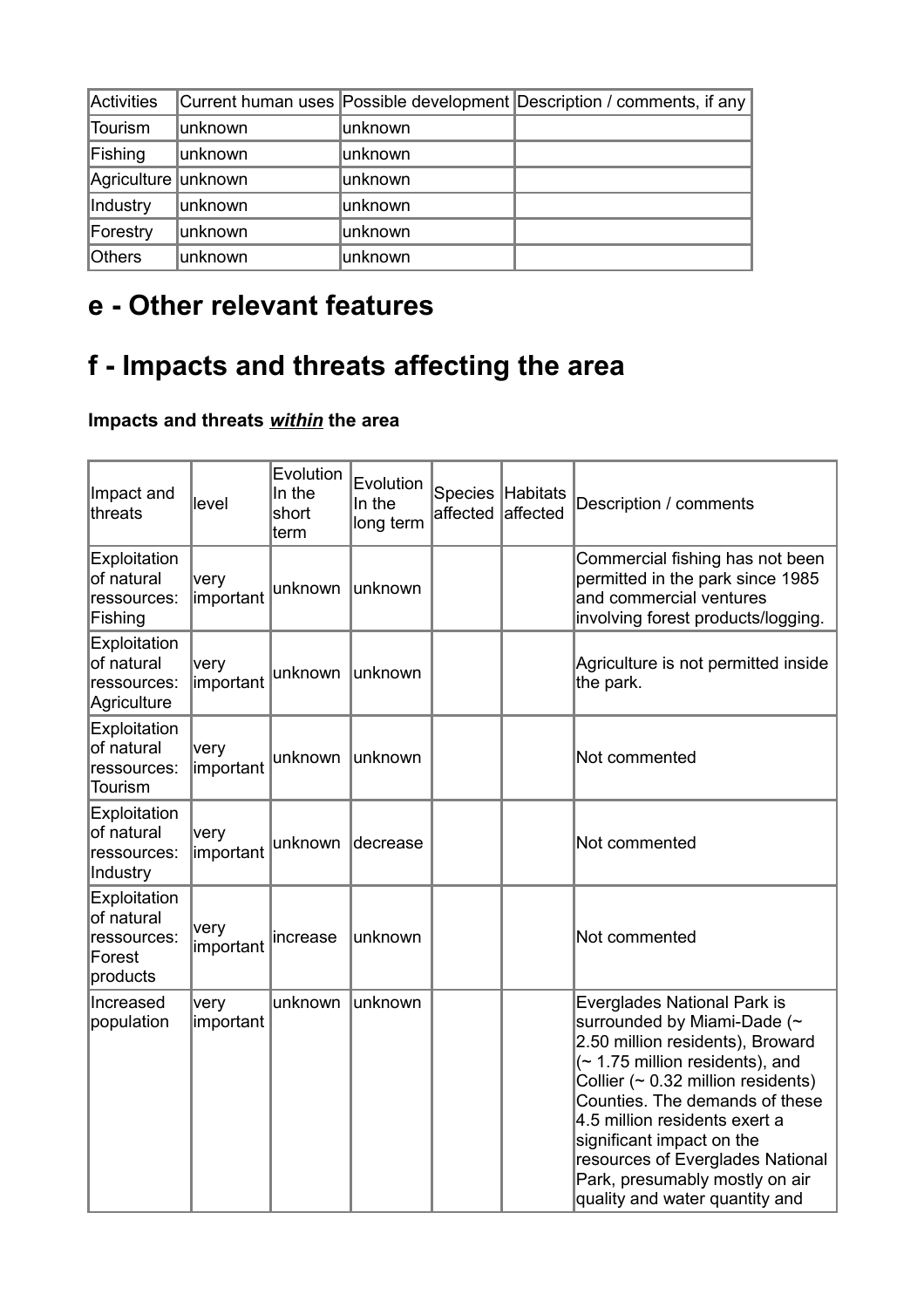|                               |                   |         |         |  | quality.                                                                                                                                                                                                                                                                                                                                                                                                                                                                                                                                                                                                                                                                                                                                                                                                                                                                                                                                                                                                                                            |
|-------------------------------|-------------------|---------|---------|--|-----------------------------------------------------------------------------------------------------------------------------------------------------------------------------------------------------------------------------------------------------------------------------------------------------------------------------------------------------------------------------------------------------------------------------------------------------------------------------------------------------------------------------------------------------------------------------------------------------------------------------------------------------------------------------------------------------------------------------------------------------------------------------------------------------------------------------------------------------------------------------------------------------------------------------------------------------------------------------------------------------------------------------------------------------|
| Invasive<br>lalien<br>species | very<br>important | unknown | unknown |  | Non-native (exotic) plants are a<br>significant threat to the native<br>plant communities of Everglades<br>National Park. Approximately<br>1,000 plant species have been<br>recorded in the park. Of these,<br>over 220 species are non-native.<br>Exotic invasive pythons have<br>altered the food web of the<br>Everglades: this species is a top<br>predator, and feeds on a broad<br>variety of native species. Exotic<br>fish species are widespread in<br>freshwater marshes, although we<br>have not determined that the<br>species are negatively affecting<br>native fish populations. Because<br>control methods for exotic<br>freshwater fish in the marsh are<br>scarce or non-existent, these<br>species may remain in the<br>Everglades freshwater fish<br>community for a very long time.<br>The presence of lionfish (Pterois<br>volitans) in Florida Bay is cause<br>for concern: this species is also a<br>top predator, and has been<br>shown in other locations to have<br>negative effects on populations of<br>native fishes. |
| Pollution                     | very<br>important | unknown | unknown |  | Everglades National Park is<br>surrounded by Miami-Dade (~<br>2.50 million residents), Broward<br>$($ ~ 1.75 million residents), and<br>Collier ( $\sim$ 0.32 million residents)<br>Counties. The demands of these<br>4.5 million residents exert a<br>significant impact on the<br>resources of Everglades National<br>Park, presumably mostly on air<br>quality and water quantity and<br>quality.                                                                                                                                                                                                                                                                                                                                                                                                                                                                                                                                                                                                                                                |
| Other                         | very<br>important | unknown | unknown |  | Not commented                                                                                                                                                                                                                                                                                                                                                                                                                                                                                                                                                                                                                                                                                                                                                                                                                                                                                                                                                                                                                                       |

#### **Impacts and threats** *around* **the area**

| Impact and<br>threats                                       | ∣Level             | Evolution<br>In the<br>short term term | Evolution<br>$\left  \ln \text{ the long} \right $ affected $\left  \frac{1}{2} \right $ | Species Habitats | laffected | Description / comments |
|-------------------------------------------------------------|--------------------|----------------------------------------|------------------------------------------------------------------------------------------|------------------|-----------|------------------------|
| <b>Exploitation of</b><br>natural<br>ressources:<br>Fishing | ∣verv<br>important | lunknown                               | ∣unknown                                                                                 |                  |           | Not commented          |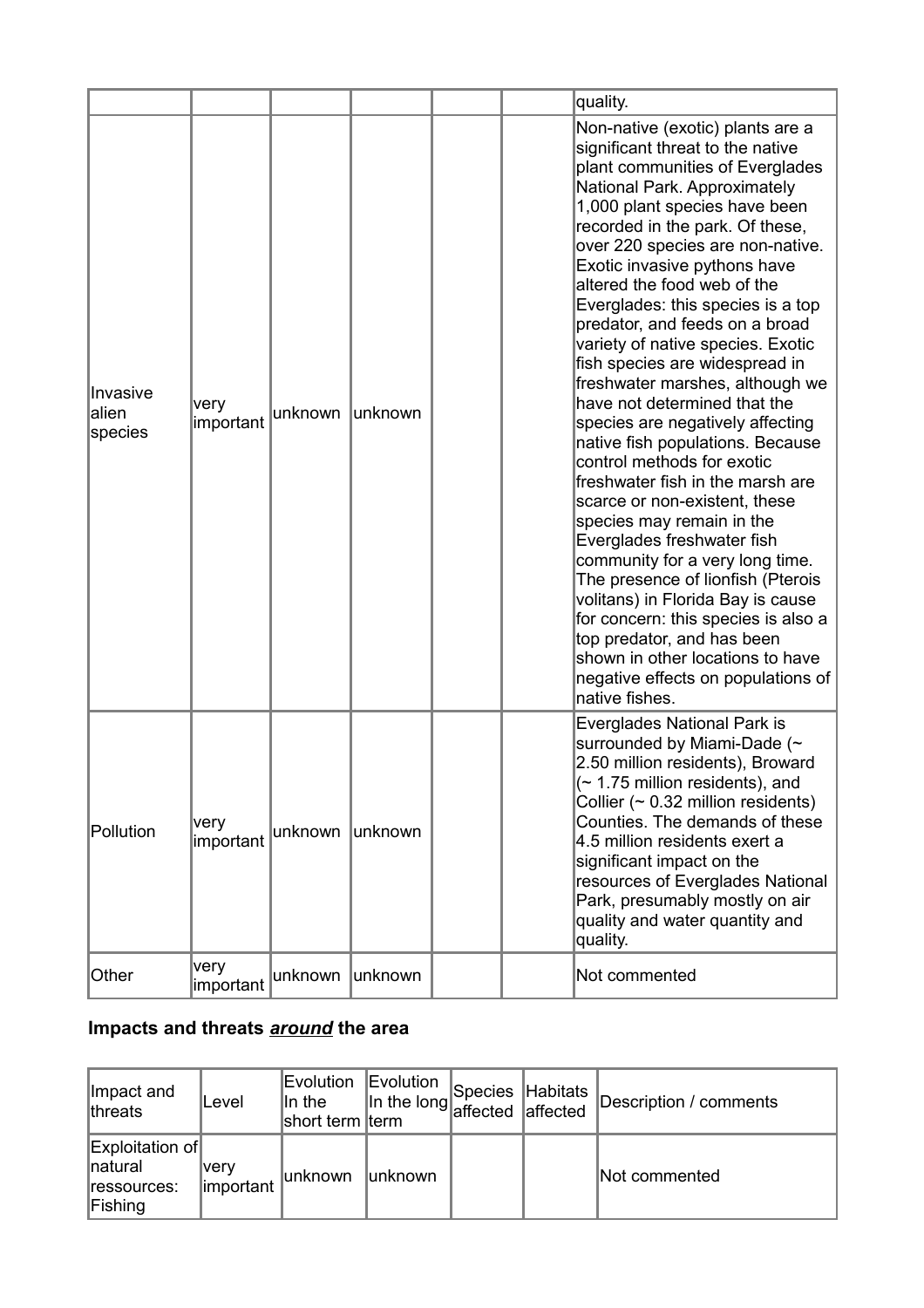| Exploitation of<br>natural<br>ressources:<br>Agriculture        | very<br>important | unknown  | unknown   |  | Not commented                                                                                                                                                                                                                                                                                                                                                                                              |
|-----------------------------------------------------------------|-------------------|----------|-----------|--|------------------------------------------------------------------------------------------------------------------------------------------------------------------------------------------------------------------------------------------------------------------------------------------------------------------------------------------------------------------------------------------------------------|
| Exploitation of<br>natural<br>ressources:<br>Tourism            | very<br>important | unknown  | unknown   |  | Not commented                                                                                                                                                                                                                                                                                                                                                                                              |
| Exploitation of<br>natural<br>ressources:<br>Industry           | very<br>important | unknown  | unknown   |  | Not commented                                                                                                                                                                                                                                                                                                                                                                                              |
| Exploitation of<br>natural<br>ressources:<br>Forest<br>products | very<br>important | unknown  | lunknown  |  | Not commented                                                                                                                                                                                                                                                                                                                                                                                              |
| Increased<br>population                                         | very<br>important | increase | lincrease |  | Everglades National Park is<br>surrounded by Miami-Dade (~<br>2.50 million residents),<br>Broward ( $\sim$ 1.75 million<br>residents), and Collier ( $\sim 0.32$<br>million residents) Counties.<br>The demands of these 4.5<br>million residents exert a<br>significant impact on the<br>resources of Everglades<br>National Park, presumably<br>mostly on air quality and water<br>quantity and quality. |
| Invasive alien very<br>species                                  | important         | unknown  | unknown   |  | Not commented                                                                                                                                                                                                                                                                                                                                                                                              |
| Pollution                                                       | very<br>important | unknown  | unknown   |  | Not commented                                                                                                                                                                                                                                                                                                                                                                                              |
| Other                                                           | very<br>important | unknown  | lunknown  |  | Not commented                                                                                                                                                                                                                                                                                                                                                                                              |

### **h - Information and knowledge**

#### **Information and knowledge available**

The Everglades-Florida Keys ecosystems are some of the most studied and most publicized in the world. There have been a series of Florida Bay and Adjacent Marine Systems Science conferences held throughout the years and are certainly a wealth of scientific information [\(http://conference.ifas.ufl.edu/FloridaBay2008/index.html\)](http://conference.ifas.ufl.edu/FloridaBay2008/index.html). Peer reviewed publications on the Everglades' wetlands, wildlife, and Florida Bay likely number in the hundreds over the years.

#### **List of the main publications**

Title Author Year Editor / review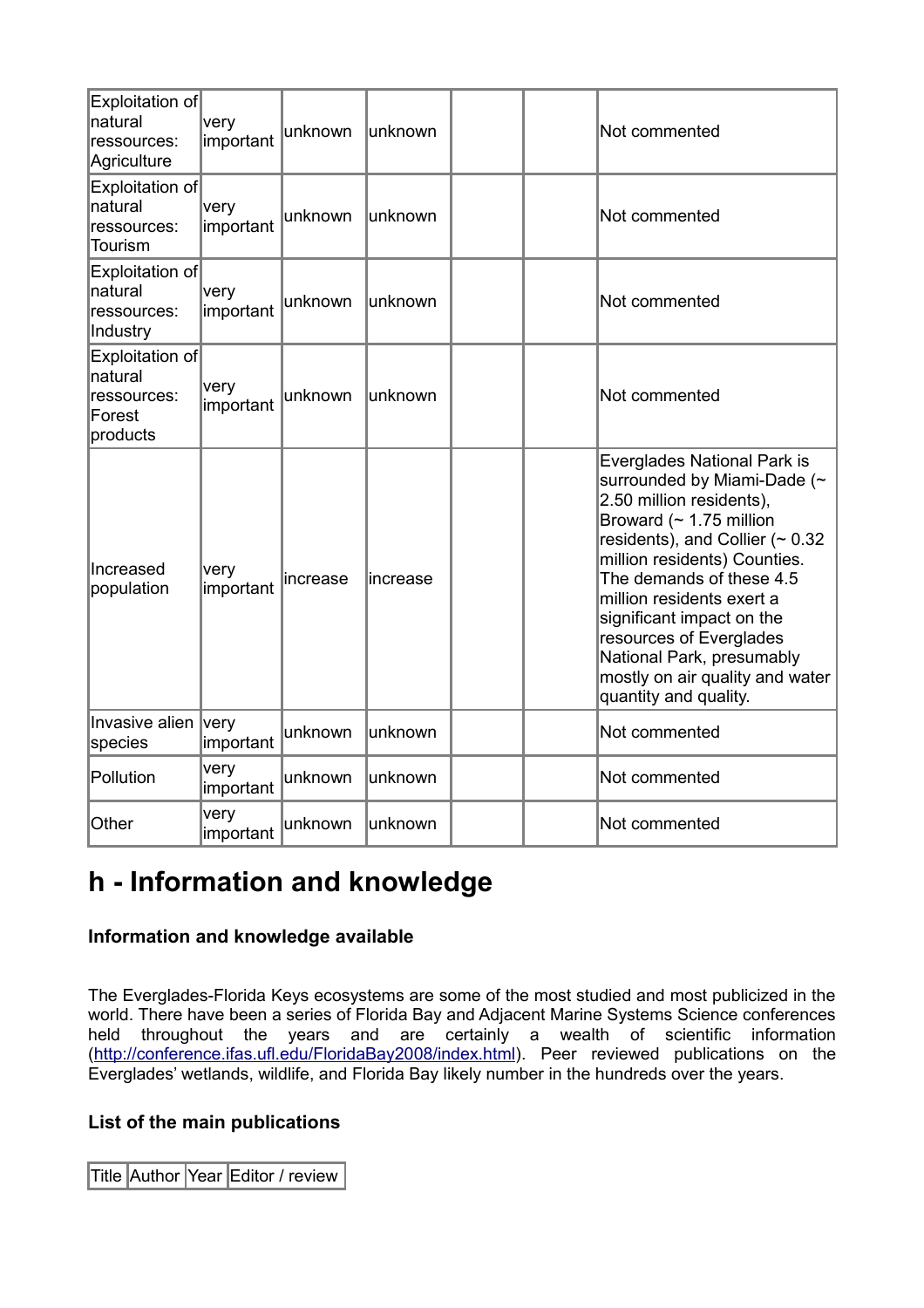#### **Briefly indicate in the chart if any regular monitoring is performed and for what groups/species**

| Species / group<br>Imonitored<br>$ $ (give the scientific<br>$ name\rangle$ | Frequency of<br> monitoring<br>(annual / biannual /<br>∣etc) | <b>Comments</b><br>(In particular, you can describe here the monitoring)<br>methods that are used) |
|-----------------------------------------------------------------------------|--------------------------------------------------------------|----------------------------------------------------------------------------------------------------|
|-----------------------------------------------------------------------------|--------------------------------------------------------------|----------------------------------------------------------------------------------------------------|

## **Chapter 4. ECOLOGICAL CRITERIA**

*(Guidelines and Criteria Section B/ Ecological Criteria) Nominated areas must conform to at least one of the eight ecological criteria. Describe how the nominated site satisfies one or more of the following criteria. (Attach in Annex any relevant supporting documents.)*

#### **Representativeness:**

As seen in the attached certified species list, the park includes many species and habitats representative of those found elsewhere in the Wider Caribbean. These include, but are not limited to, seagrass (turtle grass (*Thalassia testudinum*), manatee grass (*syrigodium filiforme*), shoal grass (*Halodule wrightii*), and wigeongrass (*Ruppia maritima*)), mangroves (*red (Rhizophora mangle*), black (*Avicennia germinans*), and white (*Laguncularia racemosa*)), marine reptiles (4 species of sea turtles), marine mammals (bottlenose dolphin (*Tursiops truncatus*)), and tropical reef fish (yellowtail snapper (*Ocyurus chrysurus*), stoplight parrotfish (*Sparisoma viride*) and great barracuda (*Sphyraena barracuda*)) .

#### **Conservation value:**

As a national park of the USA, this area exists to conserve the wetland/estuarine/marine ecosystems and the populations of flora and fauna present in them. Hunting is illegal in Everglades National Park and Federal law (36 CFR 7.45) gives the Park Superintendent the authority to regulate and/or prohibit human activities such as boating, fishing, and access to sensitive areas that would harm or interfere with ecological communities

#### **Rarity:**

Everglades National Park and the greater Everglades ecosystem are the only places in the world where the alligator (*Alligator mississippiensis*) and crocodile (*Crocodylus acutus*) exist side by side. The Florida panther (*Puma concolor coryi* or *Puma concolor couguar*) is an endangered subspecies of cougar (*Puma concolor*) that lives in forests and swamps of southern Florida, including Everglades National Park. This population, the only unequivocal cougar representative in the eastern United States, currently occupies 5% of its historic range.

#### **Naturalness:**

Under the Wilderness Act of 1964, the United States Congress designated the majority of the park as a formal wilderness area in 1978. This designation affords roughly 86% of the park the highest level of legal protection possible. The Wilderness Act clearly articulates the intended purpose of designated wilderness and bestows a legal responsibility on managers to maintain the wild, primeval nature of such areas. The act identifies a suite of uses that are generally incompatible with the purposes of wilderness. Prohibited uses include : -a) the landing of aircraft;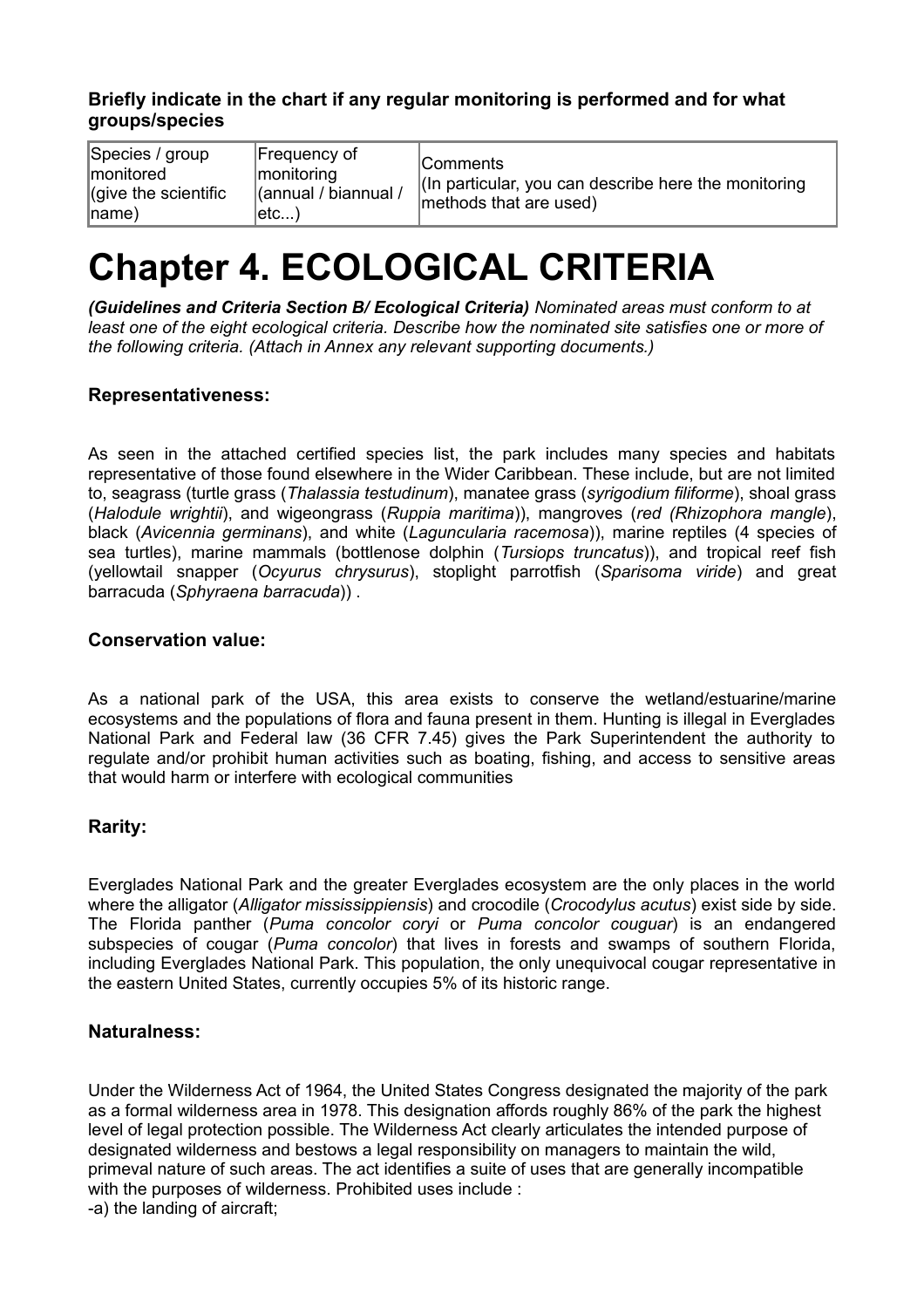-b) the use of motorized equipment or motorboats;

-c) the construction or installation of structures or equipment;

-d) the use of motor vehicles;

-e) the use of mechanized transport (bicycles, wheelbarrows); and

-f) permanent or temporary roads. Scientific researchers working in wilderness areas are required to use only the minimum activity necessary. For example, the term "minimum activity" signifies the least intrusive tool, equipment, device, force, regulation, or practice that will achieve the project objective. When determining the minimum activity necessary, the potential disruption of wilderness resources and character is given substantially more weight than economic efficiency and convenience.

#### **Critical habitats:**

The prop roots of the mangroves along the park's shoreline provide substrate for encrusting organisms and protection for juvenile marine species. The abundant seagrass meadows of Florida Bay provide food and shelter for a vast number of mollusks, crustaceans, fish, and the West Indian manatee (*Trichechus manatus*). Manatees are herbivores that feed opportunistically on a wide variety of marine, estuarine, and freshwater plants, including submerged, floating, and emergent vegetation. Common forage plants include but are not limited to: cord grass, alga, turtle grass, shoal grass, manatee grass, all common throughout the park. Crustacean larvae of the Caribbean/ Florida spiny lobster (*Panularis argus*) settle in shallow nearshore areas among seagrass and algae beds of Florida Bay. Pink shrimp (*Farfantepenaeus duorarum*) spawn offshore of the Dry Tortugas to the south and the larvae migrate into Florida Bay, where they settle as juveniles before returning to offshore coral reefs later in their life cycle.

#### **Diversity:**

As cited earlier, Everglades National Park has significant species richness and is home to 36 threatened or protected species, 350 species of birds, 300 species of fresh and saltwater fish, 40 species of mammals, and 50 species of reptiles

#### **Connectivity/coherence:**

Nowhere is connectivity more important and studied than in the south Florida ecosystem. As has been highlighted throughout, freshwater from Lake Okeechobee and rivers slowly flow southward through the wetlands of the Florida Everglades. This freshwater flows through the mangroves along the Everglades shoreline, forming the estuarine areas of the park's Gulf of Mexico and Florida Bay. The water of Florida Bay flows through the passes in the Florida Keys, entering the Florida Keys National Marine Sanctuary (a 2010 SPAW site) and presumably north in the Gulf Steam or westward to the Wider Caribbean. The quantity, quality, timing, and distribution are critical to the ecological processes of all of these areas. It is also thought that larvae originating elsewhere in the Caribbean (e.g., spiny lobster (*Panularis argus*) are brought to the Florida Keys and Florida Bay by currents where they begin a critical stage of their lives. Much of the restoration of the Greater Everglades is focusing on connectivity – both hydrologic flow and ecological function.

#### **Resilience:**

Due to the park's geographic location and climate, the threat of fires caused by lightning strikes and disturbance due to hurricanes is commonplace. The river of grass is perpetuated by fire. For thousands of years, lightning strikes ignited fires in the sawgrass prairies. Sawgrass fires actually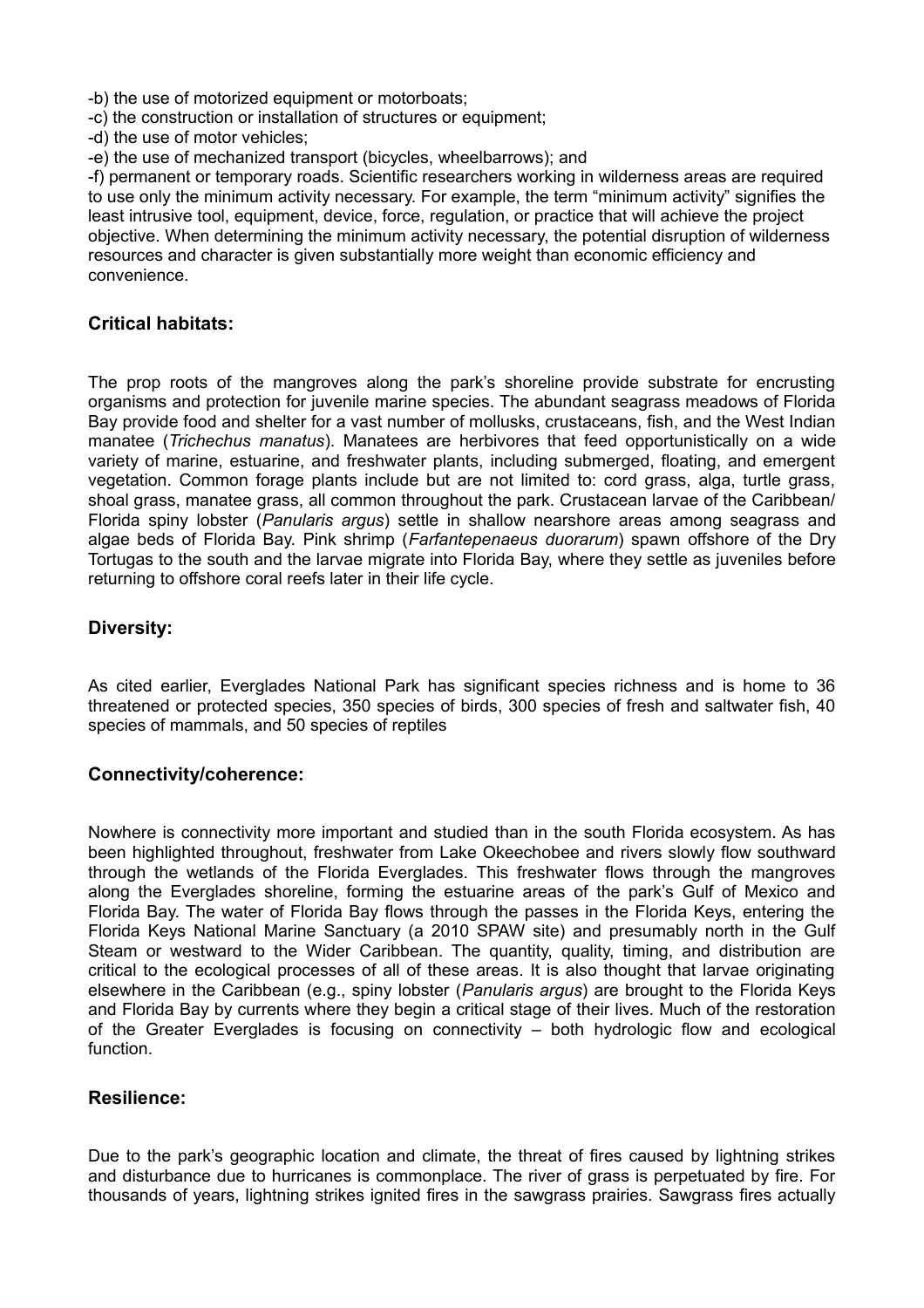improve the passage of water through the slough or shallow river basin, by burning back grass that would otherwise impede the vital flow of water through the Everglades. Fire not only improves habitat for wildlife by creating a mosaic pattern of vegetation, but also helps reduce large accumulation of fuels near hammocks or tree islands, which harbor a wide variety of birds and subtropical plants that are less tolerant of fire. Outlining the west coast of the Everglades are miles of mangrove forests. Interwoven within the mangrove forests are salt marshes and coastal prairies. Fires are mostly started in coastal prairies by lightning and burn hundreds of acres at a time. Because of the inaccessibility to this area, coastal prairie fires do not pose a threat to any human life or property and are permitted to burn under close monitoring. Allowing the fires to burn prevents the encroachment of mangroves and exotic plant species into the fresh water prairies, and thus maintains a diverse natural ecosystem.

Hurricanes are a natural disaster that historically plays an important role in controlling evasive species and overgrowth. The most dramatic effect of the hurricanes passing through wetlands is normally major structural damage to trees caused by the strong winds. However, it has been observed that surviving trees and shrubs sprout new growth rather quickly (within a month). Historically, hurricanes appear to have little effect on wildlife in the Everglades.

In the marine environment, the major effects of the hurricane are normally changes in nearshore water quality, patches of intense bottom scouring, and beach overwash. Changes in water quality in the form of increased nutrients, sedimentation, and phytoplankton blooms lead to increased turbidity and, combined with low dissolvedoxygen concentrations, can have severe effects on fish and invertebrate populations. These changes are usually short-term and populations have historically rebounded back to their baseline levels.

## **Chapter 5. CULTURAL AND SOCIO-ECONOMIC CRITERIA**

*(Guidelines and Criteria Section B / Cultural and Socio-Economic Criteria) Nominated Areas must conform, where applicable, to at least one of the three Cultural and Socio-Economic Criteria. If applicable, describe how the nominated site satisfies one or more of the following three Criteria (Attach in Annex any specific and relevant documents in support of these criteria).*

#### **Productivity:**

Everglades National Park is set aside as a permanent wilderness, and its mission is to **preserve essential primitive conditions** including the natural abundance, diversity, behavior, and ecological integrity of the unique flora and fauna. It is the first national park in the United States dedicated for its biologic diversity. With little direct anthropogenic stress from humans, the park contributes to maintaining and enhancing sustainable fish and wildlife of the area.

#### **Cultural and traditional use:**

On January 11, 1962, the U.S. Secretary of the Interior approved the Miccosukee Constitution and the Tribe was officially recognized as the Miccosukee Tribe of Indians of Florida. This legally established the Miccosukees' tribal existence and their sovereign, domestic dependent nation status with the United States Government. The Miccosukee Tribe of Indians is a federally recognized Indian Tribe that resides in the historic Florida Everglades. In their own Miccosukee language, the Tribe uses the word "Kahayatle" to refer to the shimmering waters of the Everglades. The Miccosukee Tribe once occupied a reservation of approximately 100,000 acres of land within what is now Everglades National Park. The Tamiami Trail Reservation Area, which consists of four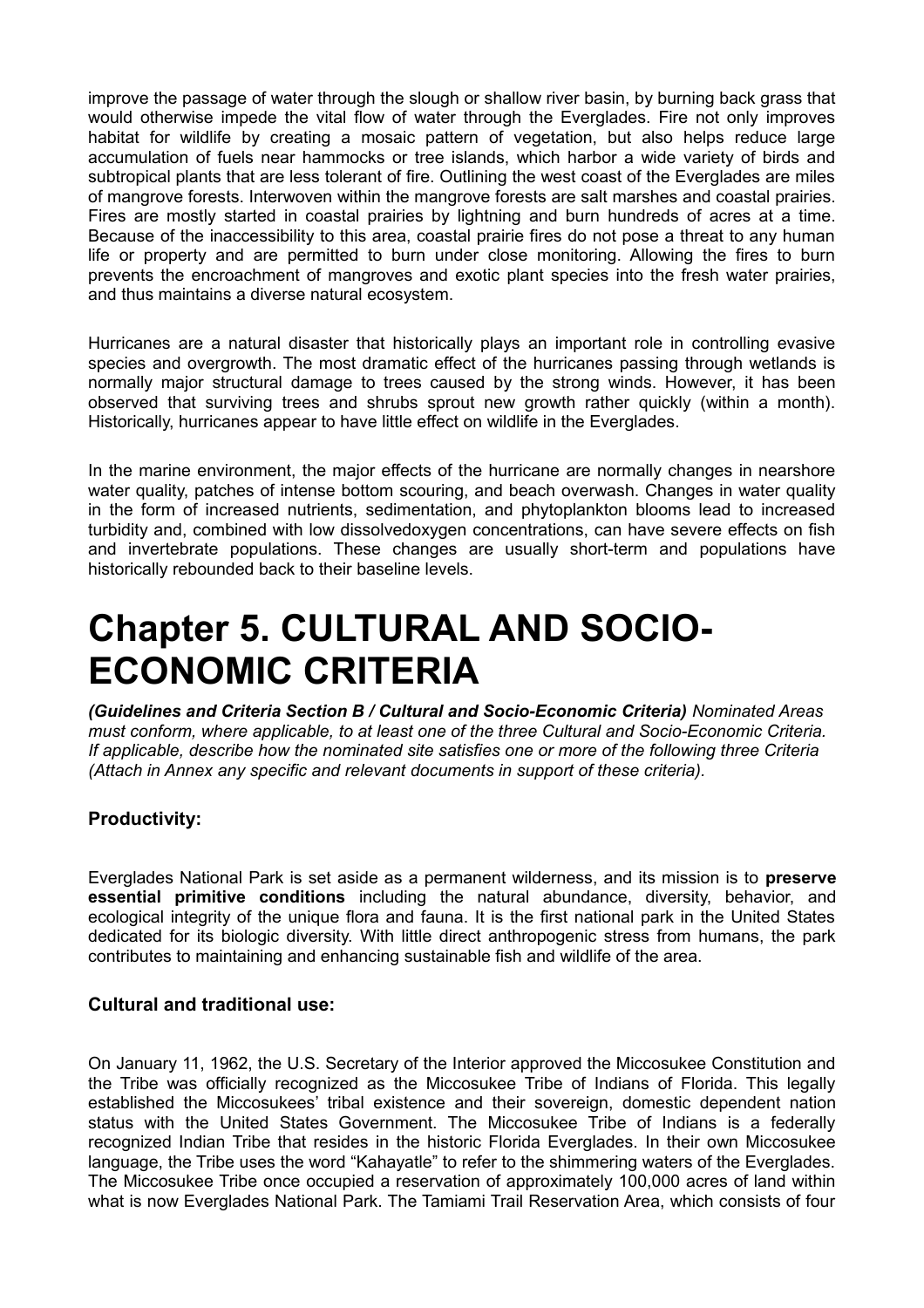parcels of land, is located 64 km. west of Miami and is presently the site of most Tribal operations. The Tamiami Trail Reservation is also the center of the Miccosukee Indian population. The first parcel is 33.3 acres and is under a 50-year use permit from the National Park Service, which expires on January 24, 2014. The Tribe is allowed to use this land for the purpose of hunting, fishing, frogging, and subsistence agriculture to carry on the traditional Miccosukee way of life.

#### **Socio-economic benefits:**

The Everglades wetlands and downstream estuarine Florida Bay contributes significantly to the outdoor recreational lifestyle of south Florida and the Florida Keys. Ecotourism in the form of boating, wildlife viewing, and recreational fishing are extremely important to the economic engine of this area. Fishermen traveling to the Everglades to fish contribute to the Florida economy by hiring independent guides and purchasing lodging, meals, equipment, supplies, transportation, and other items in the retail sector. The Everglades Foundation/Bonefish and Tarpon Trust surveyed many anglers in the area and found that generally expenditures attributable to freshwater fishing in the Everglades Region were \$205.9 million USD. This was about 14% of all freshwater fishing expenditures made in the State of Florida. Trip expenditures made by Everglades saltwater anglers were nearly three times greater than those made by freshwater anglers. Saltwater trip-related expenditures exceeded \$312 million USD. Details of the economic impact of this area can be found at http://everglades.3cdn.net/704e4f6cc378aa765d\_2ym6bi7f6.pdf.

## **Chapter 6. MANAGEMENT**

### **a - Legal and policy framework (attach in Annex a copy of original texts, and indicate, if possible, the IUCN status)**

**National status of your protected area:**

National Park

**IUCN status (please tick the appropriate column if you know the IUCN category of your PA):** 

unknown

### **b - Management structure, authority**

The Organic Act of 1916 (http://www.nps.gov/protect/) not only established the National Park Service, but also described the basic objectives of the Service in managing individual park units. The preservation objectives were interpreted to mean that humans should not interfere with these land areas.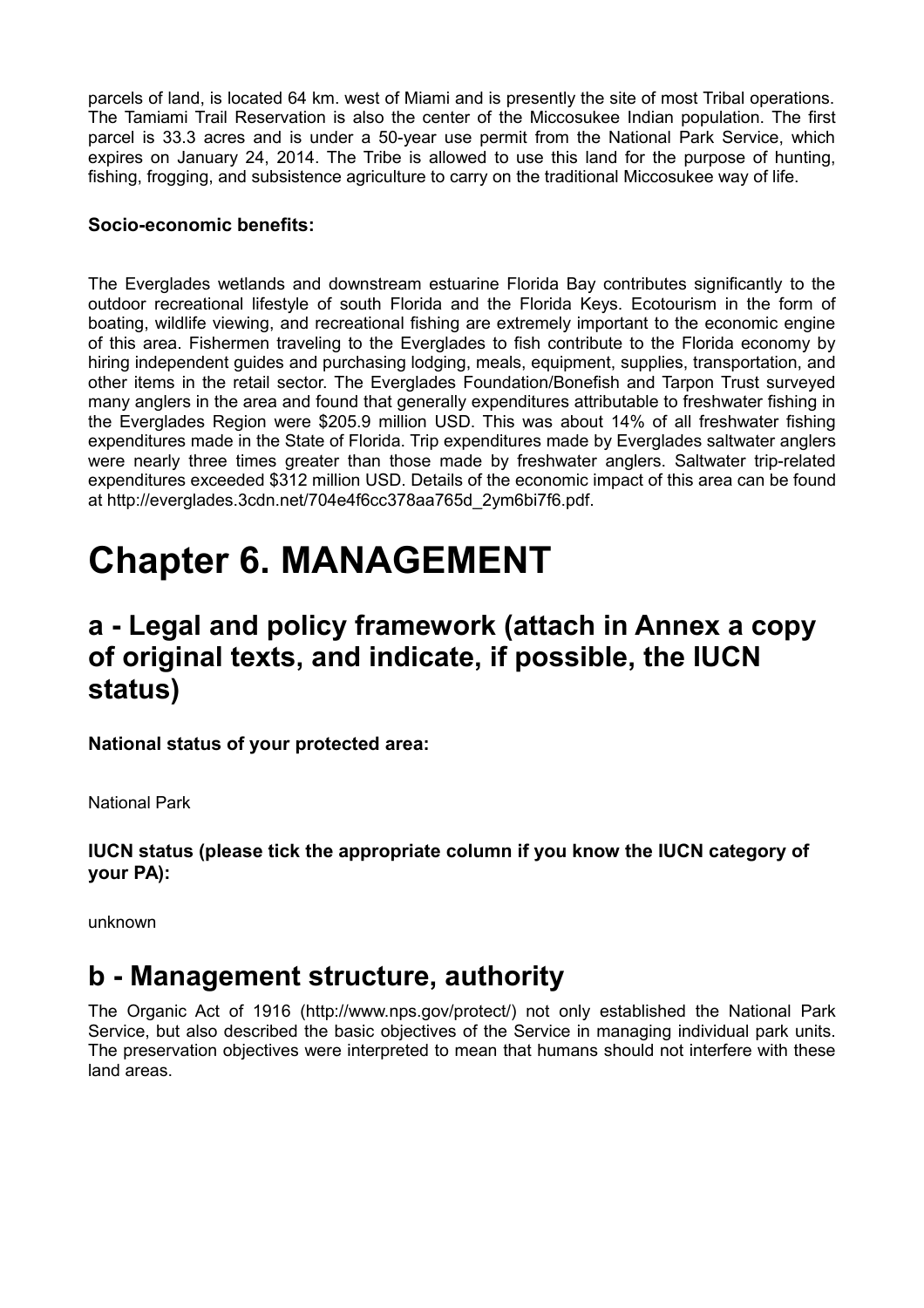### **c - Functional management body (with the authority and means to implement the framework)**

#### **Description of the management authority**

There are many legal instruments that have been passed over the years to protect and restore the Everglades ecosystem. Over the last 20 years or so, these include but are not limited to \*(1) the Florida legislature passed the *Surface Water Improvement and Management (SWIM) Act*, creating the first cleanup plan for the Everglades;

\*(2) President Bush signed into law the *Everglades National Park Protection and Expansion Act of 1989 (Public Law 101-229)*, authorizing the addition of 107,000 acres of the east Everglades to the park. The Act also directed the Corps "to construct modifications to the Central and Southern Florida Project to improve water deliveries into the park and shall, to the extent practicable, take steps to restore the natural hydrological conditions within the park";

\*(3) *The Florida Preservation 2000 Act* established a coordinated land acquisition program to protect the integrity of ecological systems and to provide multiple benefits, including the preservation of fish and wildlife habitat, recreation space, and water recharge areas;

\*(4) The Florida Legislature passed the *Everglades Forever Act*, calling for the restoration and protection of the Everglades. Part of the law mandated construction of Stormwater Treatment Areas (STAs) to improve water quality in the Everglades;

\*(5) President Clinton authorized the *Water Resource Development Act of 2000*; committing a multibillion dollar budget to comprehensive Everglades restoration;

\*(6) Florida's Governor Jeb Bush signs the *Everglades Investment Act*, committing the state to 50% of Everglades restoration costs;

\*(7) The U. S. Congress passed *Restoring the Everglades, an American Legacy (REAL) Act (S. 2797)*, authorizing and initiating funding for the \$7.8 billion Comprehensive Everglades Restoration Plan (CERP) developed by the U.S. Army Corps of Engineers; and

\*(8) President George Bush and Florida Governor Jeb Bush signed an agreement providing for Everglades restoration at a cost of \$7.8 billion USD. The cost will be shared by the federal and state government.

#### **Means to implement the framework**

The Superintendent of Everglades National Park and the U.S. National Park Service have used these authorities cited above and means to implement a variety of projects with the aim of restoring the Everglades ecosystem and protecting its flora and fauna.

### **d - Objectives (clarify whether prioritized or of equal importance)**

| Objective                | Top<br>priority | <b>Comment</b>                                                                                                                                                                                                                                                                                                                                                       |
|--------------------------|-----------------|----------------------------------------------------------------------------------------------------------------------------------------------------------------------------------------------------------------------------------------------------------------------------------------------------------------------------------------------------------------------|
| Benefit of<br>the people | Yes             | The purpose of the park as interpreted from the enabling legislation is that<br>Everglades National Park is a public Park for the benefit of the people. It is<br>set aside as a permanent wilderness, preserving essential primitive<br>conditions including the natural abundance, diversity, behavior, and<br>ecological integrity of the unique flora and fauna. |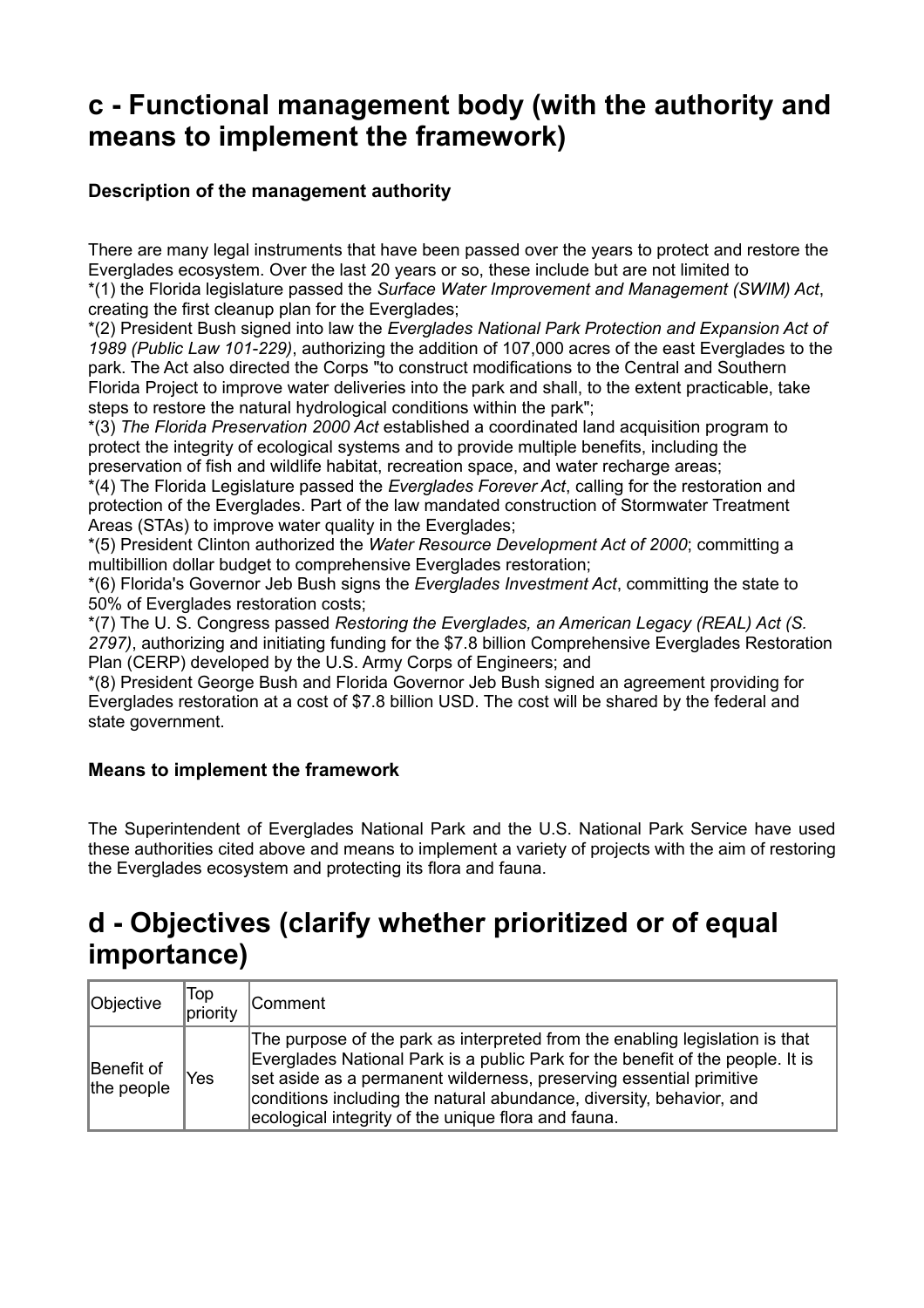### **e - Brief description of management plan (attach in Annex a copy of the plan)**

The Everglades National Park General Management Plan (GMP) was completed in 1979. (http://www.nps.gov/ever/parkmgmt/upload/1979%20EVER%20Master%20Plan.PDF). The park is currently engaged in a planning process to update the GMP that will guide park management for the next 20 years. The park anticipates release of the Draft GMP for public review and comment in 2013. The Final GMP is expected to be completed in 2014 (www.nps.gov/ever/parkmgmt/evergeneral-management-plan.htm).

#### **Management plan - date of publication**

: not specified

#### **Management plan duration**

: not specified

#### **Date of Review planned**

: not specified

### **f - Clarify if some species/habitats listed in section III are the subject of more**

### **management/recovery/protection measures than others**

#### **Habitats**

| Marine / costal /<br>terrestrial ecosystems | Management<br>lmeasures | Protection<br>lmeasures | Recovery<br>measures | Comments/description<br>of measures |
|---------------------------------------------|-------------------------|-------------------------|----------------------|-------------------------------------|
| Mangroves                                   | ∣no                     | Ino                     | Ino.                 |                                     |
| Coral                                       | no                      | Ino                     | no                   |                                     |
| Sea grass beds                              | no                      | Ino                     | ∣no                  |                                     |
| Wetlands                                    | no                      | Ino                     | no                   |                                     |
| Forests                                     | no                      | Ino                     | Ino.                 |                                     |
| Others                                      | no                      | Ino                     | Ino                  |                                     |

#### **Flora**

| Species from SPAW Annex 3<br>present in your area | Management<br>measures | Protection<br>measures | Recovery<br>measures | Comments/descripti<br>on of measures |
|---------------------------------------------------|------------------------|------------------------|----------------------|--------------------------------------|
| Compositae : Laguncularia<br>Iracemosa            | no                     | no                     | Ino                  |                                      |
| Cymodoceaceae: Halodule<br> wrightii              | no                     | no                     | Ino                  |                                      |
| Hydrocharitaceae: Thalassia<br>testudinum         | no                     | no                     | Ino                  |                                      |
| Rhizophoraceae: Rhizophora<br> mangle             | no                     | no                     | Ino                  |                                      |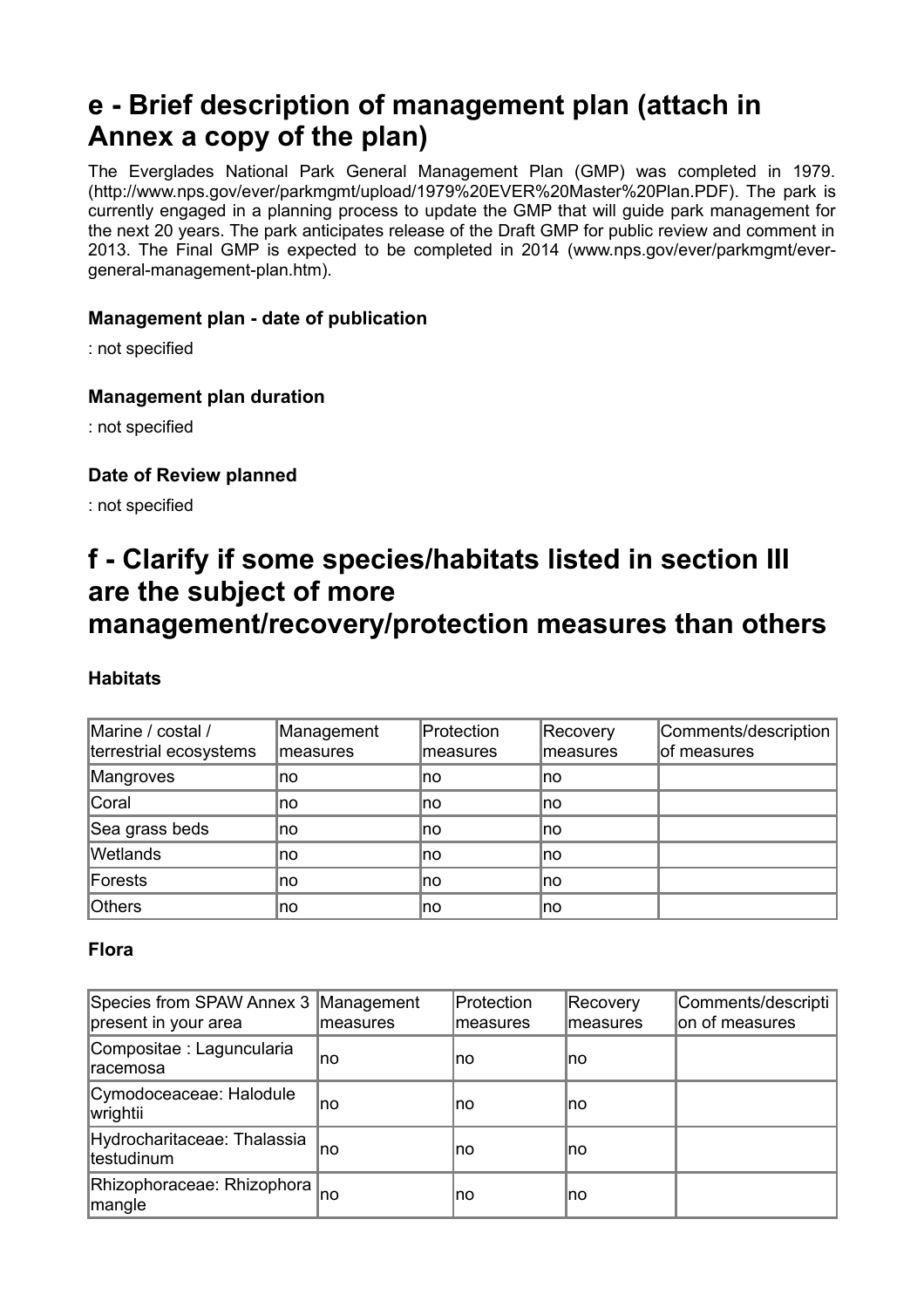| Ruppiaceae: Ruppia<br><i>Imaritima</i> | no | ∣no | Ino |  |
|----------------------------------------|----|-----|-----|--|
| Verbenaceae: Avicennia<br> germinans   | no | no  | Ino |  |

#### **Fauna**

| Species from<br>SPAW Annex 2 Management<br>present in your measures<br>larea |     | Protection<br>measures | Recovery<br>measures | Comments/description of measures                                                                                                                                                                                                                                     |
|------------------------------------------------------------------------------|-----|------------------------|----------------------|----------------------------------------------------------------------------------------------------------------------------------------------------------------------------------------------------------------------------------------------------------------------|
| Reptiles:<br>Crocodylus<br>acutus                                            | Ino | Ino                    | yes                  | American crocodile (Crocodylus acutus) -<br>habitat suitability for this species is<br>incorporated into all appropriate park<br>projects and ecosystem-level restoration<br>projects.                                                                               |
| Birds:<br>lAmmodramus<br>Imaritimus<br>lmirabilis                            | Ino | ves                    | no                   | Cape Sable Seaside Sparrow -<br>(Ammodramus maritimus mirabilis) - a<br>Biological Opinion in 1996 affected the<br>hydrology of the park since that time as<br>the management of fire and water delivery<br>is essential to the breeding success of this<br>species. |
| Mammals:<br><b>Tursiops</b><br>truncatus                                     | Ino | no                     | no                   |                                                                                                                                                                                                                                                                      |
| Mammals:<br><b>Trichechus</b><br>manatus                                     | Ino | ves                    | no                   | West Indian Manatee (Trichechus<br>manatus) – since this species is<br>negatively affected by boating, the park<br>(and State of Florida) have implemented<br>internal regulations that manage boat<br>speeds (e.g., "no wake" zones) in some<br>lareas.             |

### **g - Describe how the protected area is integrated within the country's larger planning framework (if applicable)**

It is important to note that the park serves as a member of a network for other protected areas; as a stopover for migrating birds, for example, and as a nursery for marine fish and invertebrates during a critical part of their life. Parks within the USA provide the protection that many species need to breed, feed, seek refuge, and rebuild their populations.

### **h - Zoning, if applicable, and the basic regulations applied to the zones (attach in Annex a copy of the zoning map)**

| Name                                       | Basic regulation applied to the zone                                                                                                                                                                                                                                                                           |
|--------------------------------------------|----------------------------------------------------------------------------------------------------------------------------------------------------------------------------------------------------------------------------------------------------------------------------------------------------------------|
| Boat speed<br>restrictive<br><b>Izones</b> | Boat speed restrictive zones are in place in order to protect the endangered West<br>Indian Manatee (Trichechus manatus)<br> (http://myfwc.com/manatee/data/Collier/collaw-sht8.pdf). Other special regulations or<br>restrictive zones may be put in place at any time in order to fulfill the park's mission |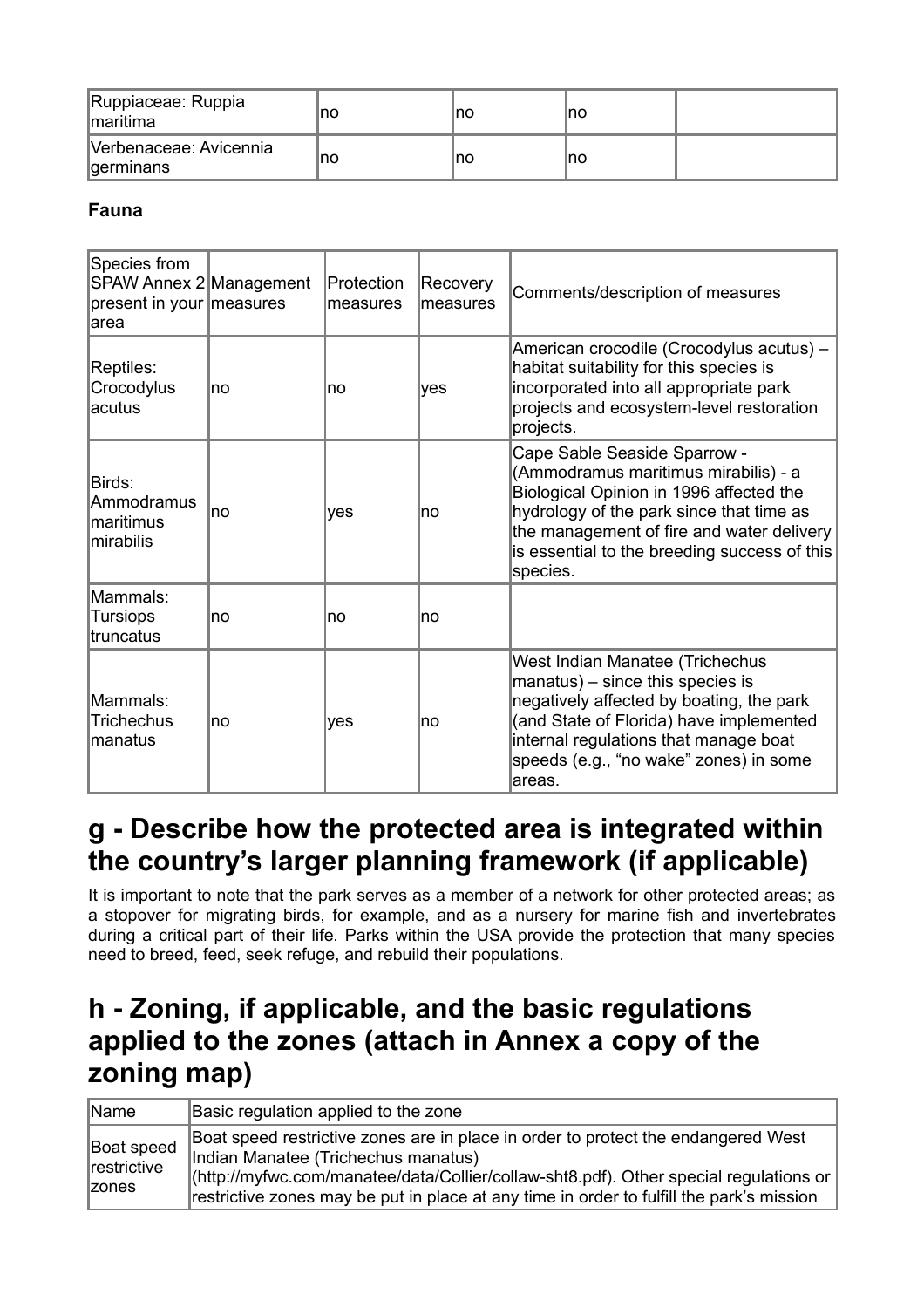| of protecting the natural processes of the ecosystem. Many cities and towns        |
|------------------------------------------------------------------------------------|
| adjacent to the park have zoning plans in place to be sensitive to reducing and/or |
| eliminating potential impacts to the park's resources.                             |

### **i - Enforcement measures and policies**

The park has a professional law enforcement division who enforces the laws and regulations of the nation, state, and park. Furthermore, law enforcement personnel from adjacent Biscayne National Park and the Florida Keys National Marine sanctuary (a SPAW designated site) contribute to enforcing the laws and policies of the area.

### **j - International status and dates of designation (e.g. Biosphere Reserve, Ramsar Site, Significant Bird Area, etc.)**

| International status                                |     | Date of designation |
|-----------------------------------------------------|-----|---------------------|
| Biosphere reserve                                   |     | yes   1/1/76        |
| Ramsar site                                         | lno |                     |
| Significant bird area                               | Ino |                     |
| World heritage site (UNESCO)                        |     | yes   1/1/79        |
| Others: World Heritage Site in Danger  yes   1/1/10 |     |                     |

#### **Comments**

Wetland of International Importance (1987). one of only three locations in the world to appear on all three lists.

### **k - Site's contribution to local sustainable development measures or related plans**

Many of the cities and towns of south Florida and the Florida Keys are sensitive to any adverse impacts, either direct or indirect, to the park's physical and biological resources. These sensitivities can be found in the individual entities growth and zoning plans.

### **l - Available management resources for the area**

| Ressources            |                            | How<br>much | many/how   Comments/description                                                                                                                                                                                                                                            |  |
|-----------------------|----------------------------|-------------|----------------------------------------------------------------------------------------------------------------------------------------------------------------------------------------------------------------------------------------------------------------------------|--|
|                       | Permanent<br>235<br>lstaff |             | The latest figures available show that there are 235<br>employees of the park, generally broken down into the                                                                                                                                                              |  |
| lHuman<br> ressources | Volunteers                 |             | Superintendent's Office including Park Planning and<br>Compliance, (14), Administration and Budget (19),<br>Science (50), Facility Management and Maintenance (51),<br>Interpretation and Education (39), Law Enforcement (37),<br>and Fire Management and Education (25). |  |
|                       | Partners                   |             |                                                                                                                                                                                                                                                                            |  |
| Physical              | Equipments                 |             | The Division of Facility Management at Everglades                                                                                                                                                                                                                          |  |
| Iressources           | <b>Infrastructures</b>     |             | National Park is responsible for the condition and<br>operation of the equipment and infrastructure of the park.<br>These include: approximately 131 km. of surfaced roads,<br>250 km. of trails (including canoe trails), 8 km. of surface                                |  |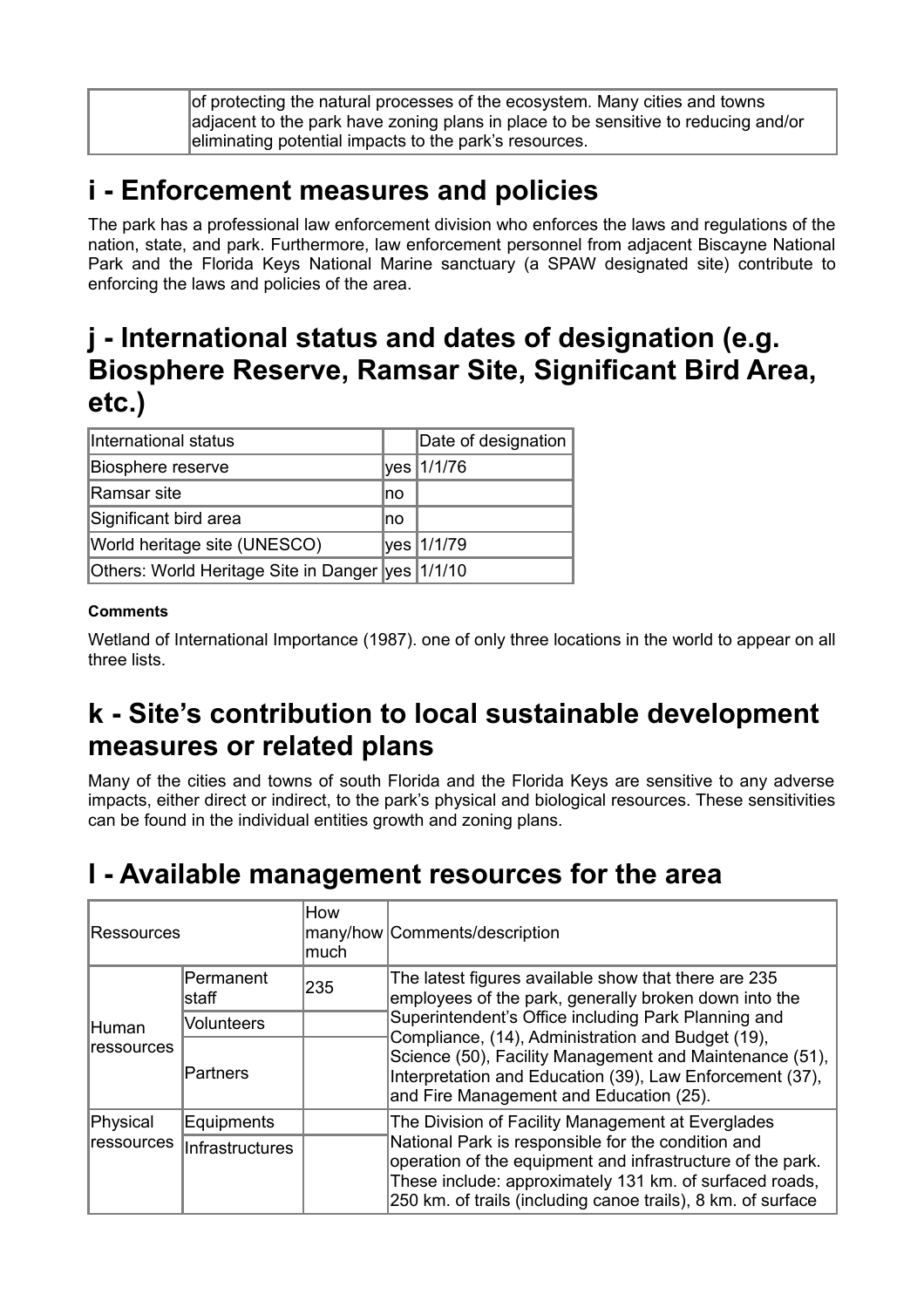|                         |                                       |                                     | trails, and 5 km. of elevated boardwalk trails;<br>responsibilities also include 2 campgrounds (Long Pine<br>Key, 108 sites and Flamingo, 235 drive-in and 60 walk-in<br>tent sites); 48 designated backcountry campsites<br>(accessible by boat); 280 buildings (4 visitor centers, park<br>headquarters, maintenance and utility buildings, research<br>facilities, and two environmental education centers). The<br>Division operates two central wastewater treatment plants,<br>14 water treatment systems; maintains a four-park radio<br>communications network and over 180 vehicles, boats and |
|-------------------------|---------------------------------------|-------------------------------------|---------------------------------------------------------------------------------------------------------------------------------------------------------------------------------------------------------------------------------------------------------------------------------------------------------------------------------------------------------------------------------------------------------------------------------------------------------------------------------------------------------------------------------------------------------------------------------------------------------|
|                         | Present<br>sources of<br>funding      | United<br><b>States</b><br>Congress |                                                                                                                                                                                                                                                                                                                                                                                                                                                                                                                                                                                                         |
| Financial<br>ressources | Sources<br>expected in the<br>lfuture |                                     | The most current annual budget allocated from the United<br>States Congress for Everglades National Park is<br>approximately \$16.7 million USD.                                                                                                                                                                                                                                                                                                                                                                                                                                                        |
|                         | Annual budget<br>(USD)                | 1670000                             |                                                                                                                                                                                                                                                                                                                                                                                                                                                                                                                                                                                                         |

**Conclusion Describe how the management framework outlined above is adequate to achieve the ecological and socio-economic objectives that were established for the site (Guidelines and Criteria Section C/V).**

Conclusion

## **Chapter 7. MONITORING AND EVALUATION**

#### **In general, describe how the nominated site addresses monitoring and evaluation**

South Florida Natural Resources Center (www.nps.gov/ever/naturescience/sfnrc.htm) and Florida Bay Interagency Science Center (http://keysnews.com/node/20900) are the scientific arms of the greater Everglades National Park/Florida Bay ecosystems and are staffed by approximately 50 professional hydrologists, oceanographers, wildlife biologists, marine biologists, and computer specialists. These entities undertake systematic research and monitoring of the physical and biological resources of the Everglades and Florida Bay ecosystems.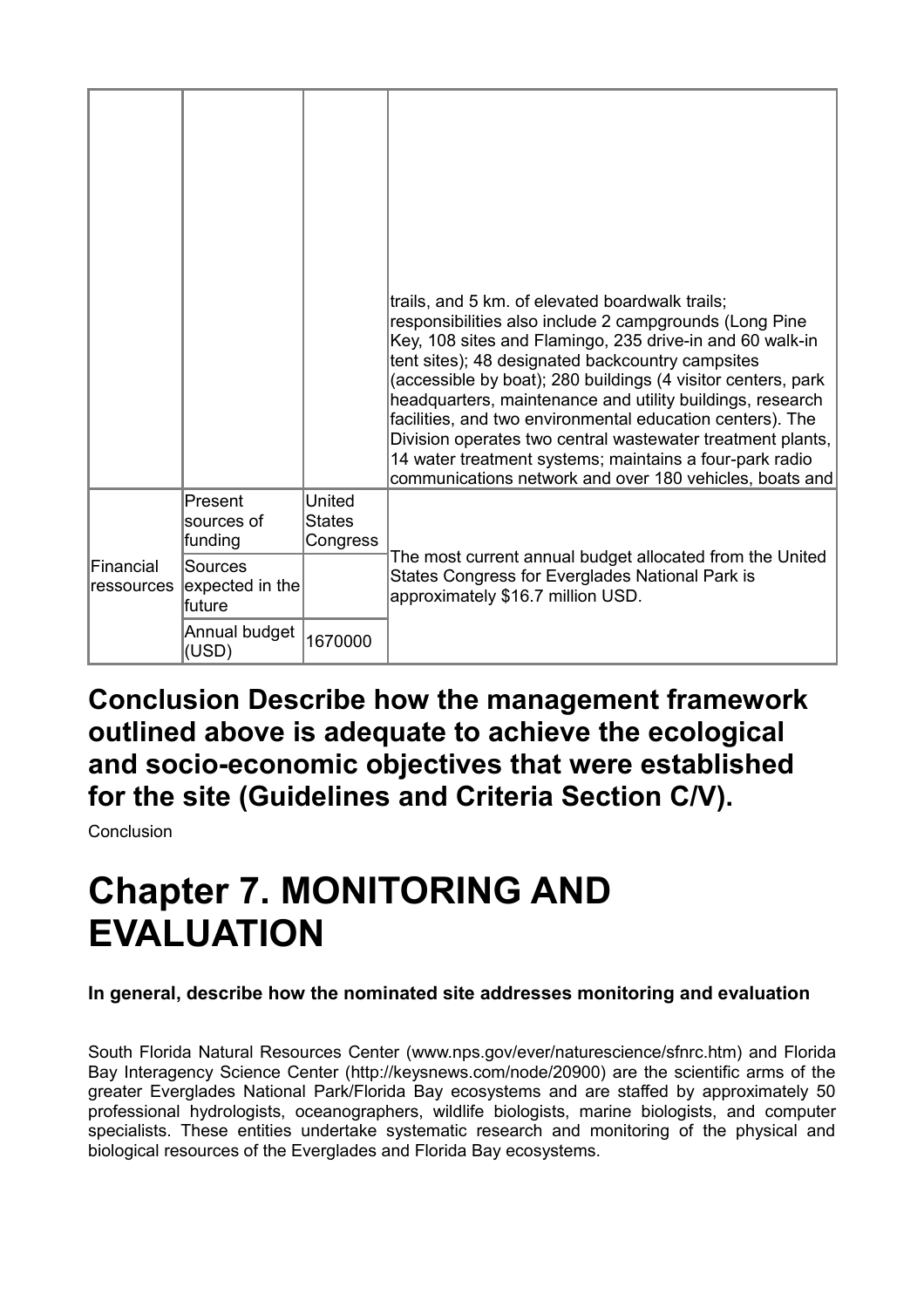**What indicators are used to evaluate management effectiveness and conservation success, and the impact of the management plan on the local communities** 

| Indicators by<br>category                                                | Comments                                                                                                                                                                                                                                                                                                                                                                                                                                                                                                                                                                                                                                                                                                                                                                                                                                                                                        |  |  |  |
|--------------------------------------------------------------------------|-------------------------------------------------------------------------------------------------------------------------------------------------------------------------------------------------------------------------------------------------------------------------------------------------------------------------------------------------------------------------------------------------------------------------------------------------------------------------------------------------------------------------------------------------------------------------------------------------------------------------------------------------------------------------------------------------------------------------------------------------------------------------------------------------------------------------------------------------------------------------------------------------|--|--|--|
|                                                                          | Evaluation of management effectiveness                                                                                                                                                                                                                                                                                                                                                                                                                                                                                                                                                                                                                                                                                                                                                                                                                                                          |  |  |  |
| <b>Water Volume</b><br>and Distribution                                  | Indicator 1A: More historic magnitudes and directions of sheetflow within Shark<br>River Slough are established, with a goal of passing 55% of the total inflows into<br>Northeast Shark River Slough (NESRS): Indicator 1B: Average annual flows into<br>Northeast Shark River Slough approach 550,000 acre-feet, and range between<br>200,000 ac-ft to 900,000 ac-ft in dry and wet years, respectively.                                                                                                                                                                                                                                                                                                                                                                                                                                                                                      |  |  |  |
| protected area                                                           | Evaluation of conservation measures on the status of species populations within and around                                                                                                                                                                                                                                                                                                                                                                                                                                                                                                                                                                                                                                                                                                                                                                                                      |  |  |  |
| Water pattern<br>and water<br>levels                                     | (Timing and Spatial Distribution of Surface Water Depths --Hydro-pattern)<br>Indicator 2A: More natural timing and pattern of water depths and flooding<br>durations throughout the park's ecological communities (sawgrass, ridge and<br>slough, marl prairies) are restored. Indicator 2B: Maximum annual water levels<br>at the upstream inflow to Northeast Shark River Slough average approximately<br>8.0 feet, and range from 7.5 feet to 8.8 feet in dry and wet years, respectively.                                                                                                                                                                                                                                                                                                                                                                                                   |  |  |  |
| area                                                                     | Evaluation of conservation measures on the status of habitats within and around the protected                                                                                                                                                                                                                                                                                                                                                                                                                                                                                                                                                                                                                                                                                                                                                                                                   |  |  |  |
| Water quality                                                            | Indicator 3: Water quality Reduce nutrient pollution from upstream agricultural<br>areas and achieve compliance with established State and Federal Water Quality<br>Standards: Indicator 3A: For Total Phosphorus entering ENP the concentration<br>will be reduced to approximate the 50th percentile of the 1978-1979 Outstanding<br>Florida Water (OFW) baseline, based on a 12-month flow weighted mean<br>concentration. For the entire Everglades Protection Area Florida law established<br>a 10 ppb Total Phosphorus Threshold Rule to reduce imbalances in native flora<br>and fauna. Indicator 3B: Periphyton mat cover, structure and composition that<br>were characteristic of the spatially distinct hydroperiods (short and long<br>hydroperiods) and low nutrient conditions in the greater Everglades wetland<br>communities is enhanced. Goal is a measurable positive trend. |  |  |  |
| protected area                                                           | Evaluation of conservation measures on the status of ecological processes within and around the                                                                                                                                                                                                                                                                                                                                                                                                                                                                                                                                                                                                                                                                                                                                                                                                 |  |  |  |
| Freshwater<br>Fish and<br>Aquatic<br>Invertebrates                       | The abundance of native fish and aquatic invertebrates is increased to levels<br>that approximate those of pre-drainage conditions. Goal is a measurable<br>positive trend.                                                                                                                                                                                                                                                                                                                                                                                                                                                                                                                                                                                                                                                                                                                     |  |  |  |
| Evaluation of the impact of the management plan on the local communities |                                                                                                                                                                                                                                                                                                                                                                                                                                                                                                                                                                                                                                                                                                                                                                                                                                                                                                 |  |  |  |
| American<br>Alligator                                                    | A positive trend in the numbers and distribution of American alligators in<br>freshwater landscapes is demonstrated. Indicator 5A: Annual alligator nesting<br>effort, Indicator 5B: Annual distribution of nests in different basins (Indicator 5C:<br>Annual abundance of alligators)                                                                                                                                                                                                                                                                                                                                                                                                                                                                                                                                                                                                         |  |  |  |

## **Chapter 8. STAKEHOLDERS**

**Describe how the nominated site involves stakeholders and local communities in designation and management, and specify specific coordination measures or mechanisms currently in place**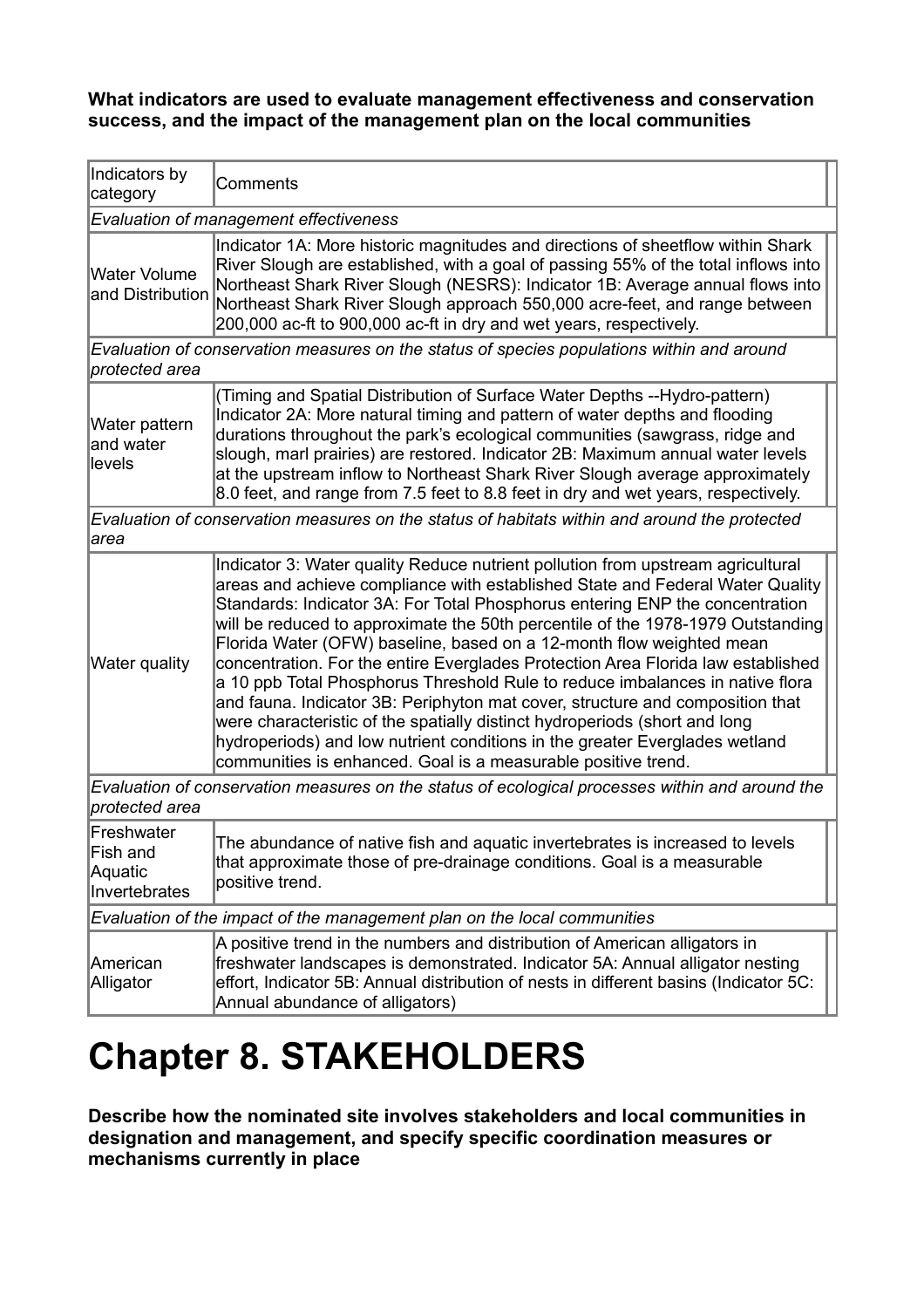| Stackeholders<br>involvement |     | Involvement Description of involvement                                                                                                                                                                                                                                                                                                                                                                                                                                                                                                                                                                         | Specific<br>coordination<br>measures | Comments<br>(if any) |
|------------------------------|-----|----------------------------------------------------------------------------------------------------------------------------------------------------------------------------------------------------------------------------------------------------------------------------------------------------------------------------------------------------------------------------------------------------------------------------------------------------------------------------------------------------------------------------------------------------------------------------------------------------------------|--------------------------------------|----------------------|
| Institutions                 | no  |                                                                                                                                                                                                                                                                                                                                                                                                                                                                                                                                                                                                                |                                      |                      |
| Public                       | yes | The General Management Plan<br>currently being developed that will help<br>drive park management for the next 20<br>years is advertised to the public via<br>electronic (e.g., internet) and printed<br>media (e.g., newspapers) and open<br>scoping meetings are being held.<br>Comments are welcomed by the public<br>and the park responds to these<br>comments. National Park Foundation,<br>1201 Eye Street, NW, Suite 550B,<br>Washington, DC 20005<br>www.nationalparks.org Everglades<br>Foundation, 18001 Old Cutler Road,<br>Suite 625, Palmetto Bay, Florida 33157<br>info@evergladesfoundation.org |                                      |                      |
| Decision-makers              | no  |                                                                                                                                                                                                                                                                                                                                                                                                                                                                                                                                                                                                                |                                      |                      |
| Economic-sectors Ino         |     |                                                                                                                                                                                                                                                                                                                                                                                                                                                                                                                                                                                                                |                                      |                      |
| lLocal<br>communities        | no  |                                                                                                                                                                                                                                                                                                                                                                                                                                                                                                                                                                                                                |                                      |                      |
| <b>Others</b>                | no  |                                                                                                                                                                                                                                                                                                                                                                                                                                                                                                                                                                                                                |                                      |                      |

## **Chapter 9. IMPLEMENTATION MECHANISM**

**Describe the mechanisms and programmes that are in place in regard to each of the following management tools in the nominated site (fill only the fields that are relevant for your site)** 

|                                                                                           |     | Management tools Existing Mechanisms and programmes in place                                                                                                                                                                                                                                                                                                                                                                                                                                    | Comments<br>(i f any) |
|-------------------------------------------------------------------------------------------|-----|-------------------------------------------------------------------------------------------------------------------------------------------------------------------------------------------------------------------------------------------------------------------------------------------------------------------------------------------------------------------------------------------------------------------------------------------------------------------------------------------------|-----------------------|
| Public awareness,<br>education, and<br>linformation<br><b>dissemination</b><br>programmes | yes | One of the strengths of the National Park System of the<br>USA is the many outreach, education, and interpretive<br>programs offered. Visitors can learn about the history<br>and ecology of the park by attending the many<br>educational programs offered by Interpretative Rangers<br>(http://www.nps.gov/ever/planyourvisit/rangerprograms.ht<br>m) and at the park's Visitor Centers<br>(http://upload.wikimedia.org/wikipedia/commons/3/31/Ev<br>erglades National Park map 2005.11.png). |                       |
| Capacity building<br>lof staff and<br>management                                          | yes | Park staff is well integrated into national, regional, and<br>local government and nongovernmental organizations<br>and participate in interagency working groups and<br>collaborative programs, both inside and outside of the<br>park.                                                                                                                                                                                                                                                        |                       |
| Research, data                                                                            | yes | South Florida Natural Resources Center                                                                                                                                                                                                                                                                                                                                                                                                                                                          |                       |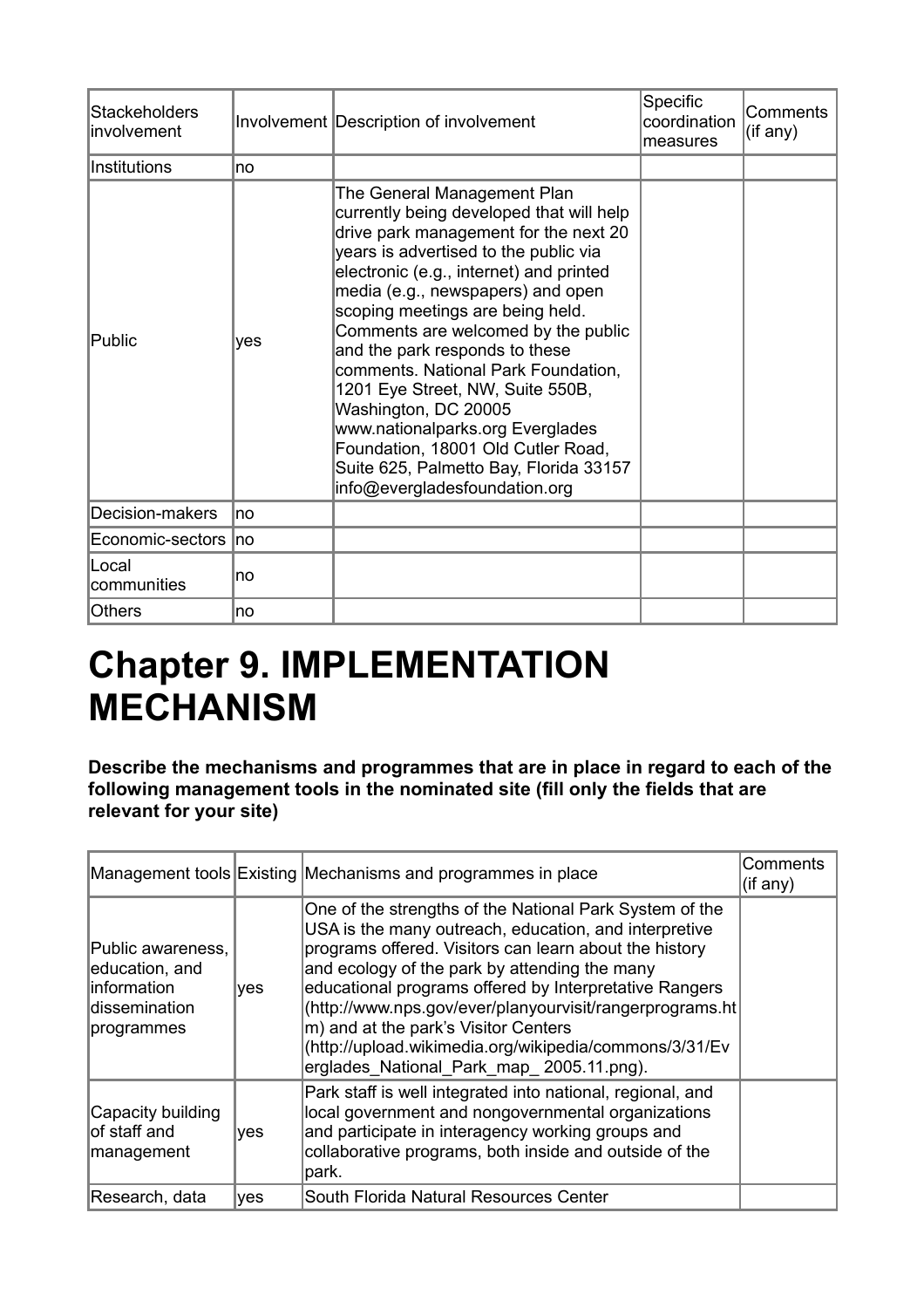| storage, and<br>analysis                      |     | (www.nps.gov/ever/naturescience/sfnrc.htm) and Florida<br>Bay Interagency Science Center<br>(http://keysnews.com/node/20900) are the scientific arms<br>of the greater Everglades National Park/Florida Bay<br>ecosystems and are staffed by approximately 50<br>professional hydrologists, oceanographers, wildlife<br>biologists, marine biologists, and computer specialists. |  |
|-----------------------------------------------|-----|----------------------------------------------------------------------------------------------------------------------------------------------------------------------------------------------------------------------------------------------------------------------------------------------------------------------------------------------------------------------------------|--|
| Surveillance and<br>enforcement               | yes | Everglades National Park currently has 37 professional<br>law enforcement personnel on staff. In addition, nearby<br>Biscayne National Park and the Florida Keys National<br>Marine Sanctuary have professional law enforcement<br>personnel on staff to assist in surveillance and<br>enforcement of the regulations of the entire area.                                        |  |
| Participation of<br>exterior users            | yes | The park regularly works with educators, researchers,<br>interagency scientists, universities, non-profit<br>organizations, zoos, museums, and aquariums in<br>articulating the park's critical mission and importance.                                                                                                                                                          |  |
| Alternative and<br>sustainable<br>livelihoods | yes | Tour guides and guide fishermen are allowed by permit<br>to commercially conduct several activities inside the<br>park.                                                                                                                                                                                                                                                          |  |
| Adaptative<br>management                      | yes | Park management is a truly adaptive process and these<br>discussions can be found in past and present General<br>Management Plans.                                                                                                                                                                                                                                               |  |

## **Chapter 10. OTHER RELEVANT INFORMATION**

#### **Contact addresses**

|                                                                              | Name                       | Position                                                          | Contact adress                                                                                                                         | Email adress            |
|------------------------------------------------------------------------------|----------------------------|-------------------------------------------------------------------|----------------------------------------------------------------------------------------------------------------------------------------|-------------------------|
| lwho is<br>submitting the MORRISON<br> proposal<br>(national focal<br>point) | Steve                      | National Ocean<br>Service,<br>International<br>Programs<br>Office |                                                                                                                                        | steve.morrison@noaa.gov |
| who prepared<br>the report<br>$\vert$ (manager)                              | <b>WOLFE Bret National</b> | Marine<br>Coordinator<br>Wildlife Refuge<br>System                | Office of the<br>Superintendent,<br><b>Everglades National</b><br>Park, 40001 State Road<br>9336, Homestead,<br>Florida 33034-6733 USA | Bret Wolfe@fws.gov      |

#### **Date when making the proposal**

: 08/29/12

#### **List of annexed documents**

| Name                  | Description                                              | Category |  |
|-----------------------|----------------------------------------------------------|----------|--|
| <b>EVERGLADES AII</b> | EVERGLADES All Categories Certified Species List. Others |          |  |